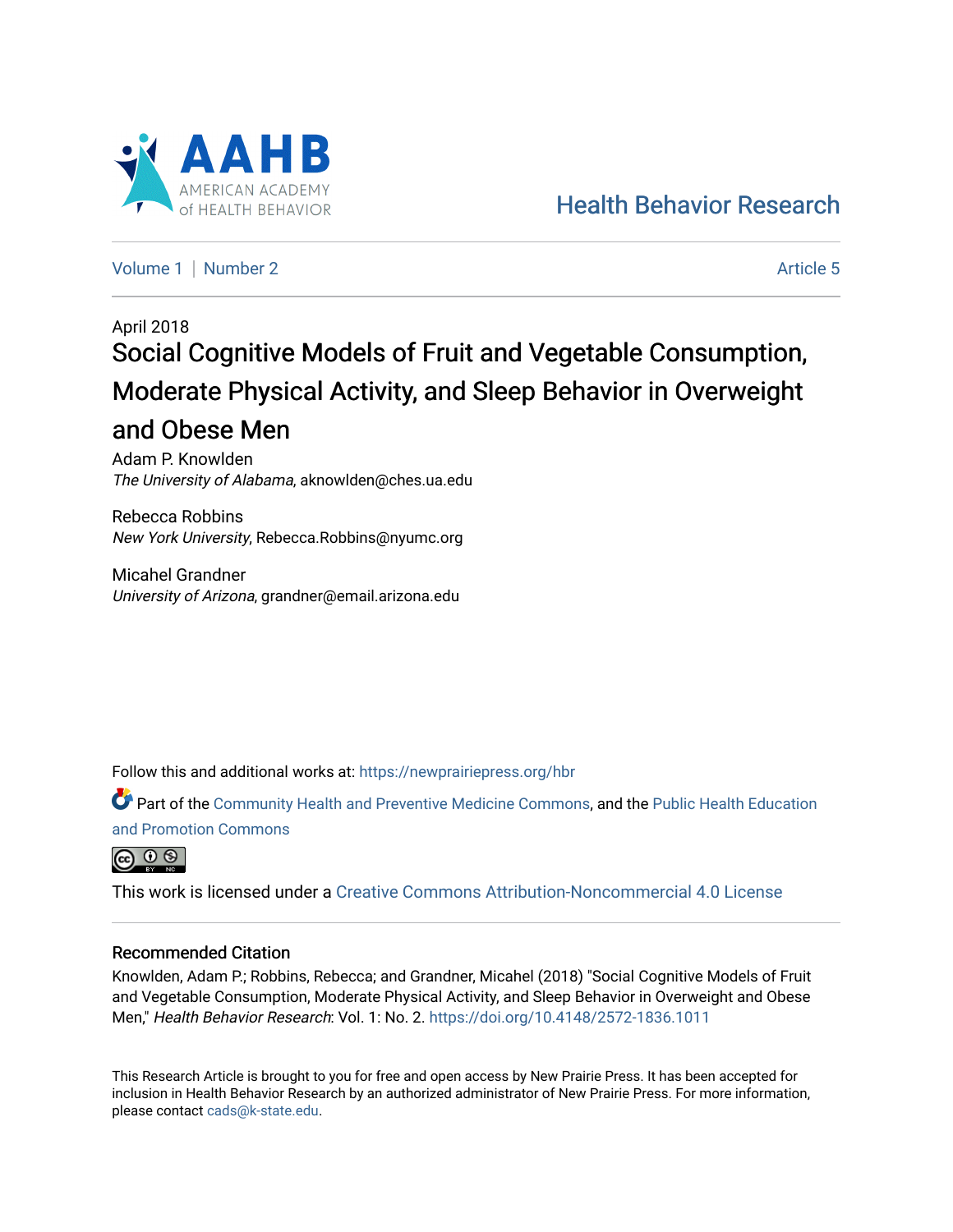# Social Cognitive Models of Fruit and Vegetable Consumption, Moderate Physical Activity, and Sleep Behavior in Overweight and Obese Men

## **Abstract**

Background. Approximately 35% of men in the United States are obese, though little theoretical work examining predictors correlates of obesity exists for this population. The purpose of this study was to test the capacity of Bandura's social cognitive model of health behavior to account for variance in fruit and vegetable consumption, moderate physical activity, and sleep behavior in overweight and obese men. Methods. Data were collected from overweight and obese men using previously validated questionnaires. Structural equation models were built to examine the direct and indirect effects the social cognitive theory constructs of self-efficacy, outcome expectation, socio-structural factors, and goals on the behaviors under investigation. Results. A total of 305 men participated in this study (Mage=44.52; SD=6.95). Overall fit for the social cognitive models of health behavior were adequate, accounting for 35.0%, 31.2%, and 21.1% of the variance in the fruit and vegetable consumption, moderate physical activity, and sleep behavior correlates, respectively. Self-efficacy had the greatest total effect on fruit and vegetable consumption (βtotal=.500) and sleep behavior (βtotal=.406), while goals has the greatest total effect on moderate physical activity (βtotal=.495). The indirect effects of self-efficacy on the three behaviors demonstrates the relative importance of self-efficacy as a mediator for health behavior change. Discussion. Men are underrepresented in behavioral obesity prevention and treatment research. This study provides support for the social cognitive model of health behavior as a theoretical framework for predicting behaviors hypothesized to protect against and treat obesity in men. Additionally, this study represents the first attempt to model correlates social cognitive constructs on sleep behavior.

#### Keywords

obesity, men's health, self-efficacy, social cognitive theory, fruit and vegetable consumption, moderate physical activity, sleep behavior

#### Acknowledgements/Disclaimers/Disclosures

We would like to acknowledge the University of Alabama, Crenshaw Endowed Research Fellowship committee for supporting this research.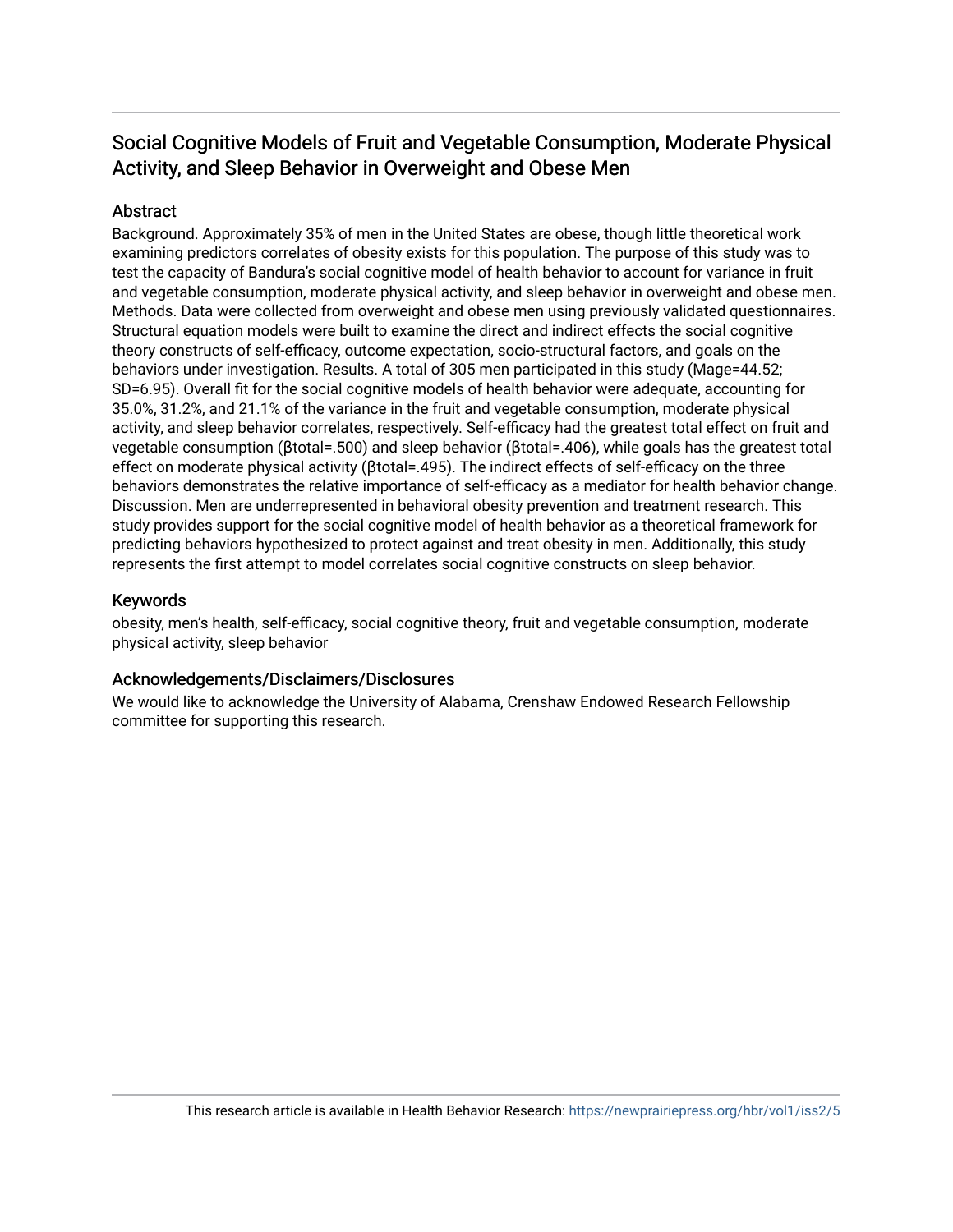#### **Social Cognitive Models of Fruit and Vegetable Consumption, Moderate Physical Activity, and Sleep Behavior in Overweight and Obese Men**

## **Adam P. Knowlden, MBA, PhD\* Michael A. Grandner, PhD, MTR Rebecca Robbins, PhD**

#### **Abstract**

Approximately 35% of men in the United States are obese, though little theoretical work examining correlates of obesity exists for this population. The purpose of this study was to test the capacity of Bandura's social cognitive model of health behavior to account for variance in fruit and vegetable consumption, moderate physical activity, and sleep behavior in overweight and obese men. Data were collected from overweight and obese men using previously validated questionnaires. Structural equation models were built to examine the direct and indirect effects of the social cognitive theory constructs of self-efficacy, outcome expectation, socio-structural factors, and goals on the behaviors under investigation. A total of 305 men participated in this study ( $M_{\text{age}} = 44.52$ ; *SD* = 6.95). Overall fit for the social cognitive models of health behavior were adequate, accounting for 35.0%, 31.2%, and 21.1% of the variance in the fruit and vegetable consumption, moderate physical activity, and sleep behavior correlates, respectively. Self-efficacy had the greatest total effect on fruit and vegetable consumption ( $\beta_{\text{total}} = .500$ ) and sleep behavior ( $\beta_{\text{total}} = .406$ ), while goals has the greatest total effect on moderate physical activity ( $\beta_{\text{total}} = .495$ ). The indirect effects of self-efficacy on the three behaviors demonstrate the relative importance of self-efficacy as a mediator for health behavior change. Men are underrepresented in behavioral obesity prevention and treatment research. This study provides support for the social cognitive model of health behavior as a theoretical framework for understanding behaviors hypothesized to protect against and treat obesity in men. Additionally, this study represents the first attempt to model correlates of social cognitive constructs on sleep behavior.

#### \*Corresponding author can be reached at: [aknowlden@ches.ua.edu](mailto:aknowlden@ches.ua.edu)

Obesity in adults is a prominent public health concern due to its epidemic prevalence and association with several physical and mental co-morbidities including coronary heart disease, stroke, sleep apnea, osteoarthritis, and depression (Guh, Zhang, Bansback, Amarsi, Birmingham, & Anis, 2009; Imes & Burke, 2014). In the United States, 37.9% of adults are classified as obese, having a body mass index (BMI) of 30 kg/m<sup>2</sup> or greater (Flegal, Kruszon-Moran, Carroll, Fryar, & Ogden, 2016). Stratified by sex, 35.2% of men and 40.5% of women meet the BMI cutpoint for obesity (Flegal, Kruszon-Moran, Carroll, Fryar, & Ogden, 2016). Although obesity impacts both men and women, less is known about the efficacy of behavioral weight loss treatments for men. This is in part because, within this domain of inquiry, men are underrepresented in the research literature (Neve, Morgan, Jones, & Collins, 2010). A systematic review conducted by Pagoto and colleagues (Pagoto, Schneider, Oleski, Luciani, Bodenlos, & Whited, 2012) found men comprised only 27% of enrollees across 244 behavioral weight loss randomized controlled trials. Obesity is a particularly concerning risk factor for men as they are more likely to develop diabetes and have a propensity to have greater abdominal adiposity than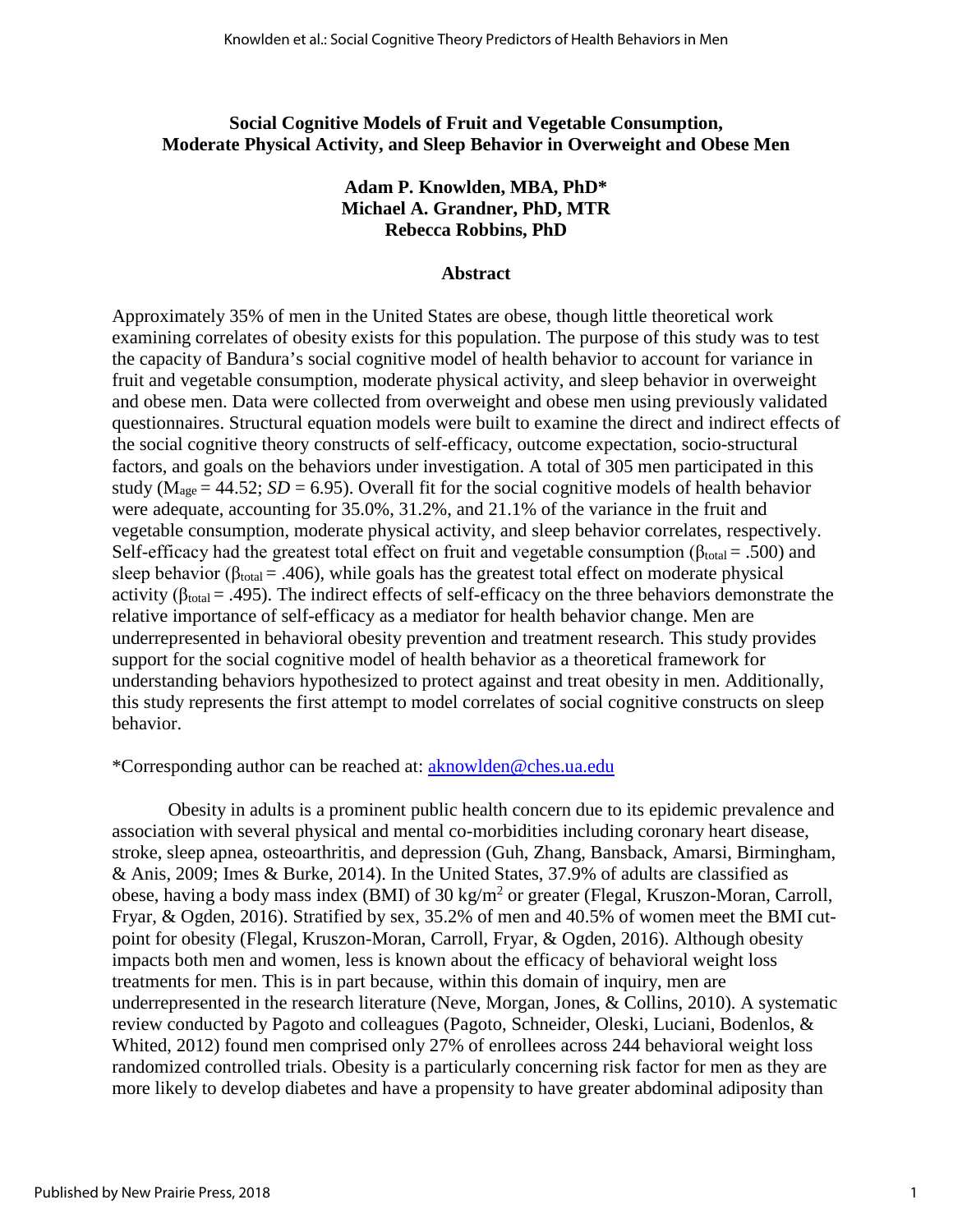women, an independent risk factor for numerous health issues, such as high blood pressure (Wirth & Steinmetz, 1998).

Adequate fruit and vegetable consumption (Wang et al., 2014), physical activity (Ekelund et al., 2015), and sleep behavior (Girardin et al., 2014) are hypothesized protective factors against obesity. Fruit and vegetable consumption is purported to reduce risk of obesity (~9-17%), either by directly decreasing bodyweight or as a component of a general dietary change, whereby fruit and vegetable intake leads to consumption of fewer calories (Schwingshack et al., 2015). To obtain obesity protective benefits, adults are recommended to consume 1.5 to 2.5 cups of fruits and 2.5 to 3.0 cups of vegetables per day (Dietary Guidelines Advisory Committee, 2015). With regard to physical activity, exercise that is of moderate intensity has been demonstrated to both reduce weight gain and induce modest weight loss  $(\sim 2 \text{ kg})$  among those at risk for obesity (Donnelly et al., 2009). For general health maintenance, adults are recommended to engage in 150 minutes of minutes of moderately-intense physical activity per week. To promote clinically significant weight loss, adult men are recommended to engage in 225 to 420 minutes of moderate physical activity per week and can prevent weight re-gain with 200 to 300 minutes of moderate physical activity per week (Donnelly et al., 2009). Less is known about the relationship between sleep and obesity; however, epidemiological evidence indicates an increased risk of obesity among short sleepers (< 5 h per night) (Cappuccio et al., 2008). Sleep duration of less than 7 hours of sleep per night has been associated with higher BMI (Gangwisch, Malaspina, Boden-Albala, & Heymsfield, 2005).

Bandura's (1986) social cognitive theory (SCT) has been a staple in developing behavioral-based obesity treatments in men (Duncan et al., 2014; Griffith, Allen, Johnson-Lawrence, & Langford, 2013; Maruyama, Kimura, Okumura, Hayashi, & Arao, 2010; Morgan et al., 2013; Morgan et al., 2011; Morgan, Lubans, Collins, Warren, & Callister, 2009; Patrick et al., 2011). However, few SCT-based interventions designed for treating obesity in men have explicitly operationalized constructs from the theory. Bandura (2004) has conceptualized a social cognitive model which includes structural pathways by which four SCT constructs exert direct and indirect influence on any given health behavior: (1) *self-efficacy*, which represents a person's confidence to accomplish a specific behavior; (2) *outcome expectations*, which includes the physical, social, and self-evaluative consequences of engaging in a specific behavior; (3) *sociostructural factors*, which encompass physical, social, and environmental impediments to achieving a behavior; and (4) *goals*, which represent either proximal or distal actions required to accomplish a behavior. Within this context, *self-efficacy* is hypothesized to influence behavior directly, as well as indirectly, through its influence on *outcome expectations*, *socio-structural factors*, and *goals*. The construct of *outcome expectations* is posited to directly influence behavior, but can also indirectly influence behavior through the *goals* construct. *Socio-structural factors* are not hypothesized to directly influence behavior, but the construct can influence behavior through its direct effect on *goals*. The construct of *goals*, in turn, is purported to have a direct influence on behavior. Given this backdrop, the purpose of the present study was to test correlates of Bandura's SCT health behavior model in order to assess the model's capacity to account for variance in fruit and vegetable consumption, moderate physical activity, and sleep behavior in a sample of overweight and obese men. Figure 1A provides an illustration of Bandura's SCT health behavior model. Based on this model, the following hypotheses were tested for each of the behaviors under investigation. Hypothesis 1 tested whether the fully operationalized SCT health behavior models would provide adequate fit to the data and would explain a significant proportion of variance in fruit and vegetable consumption, moderate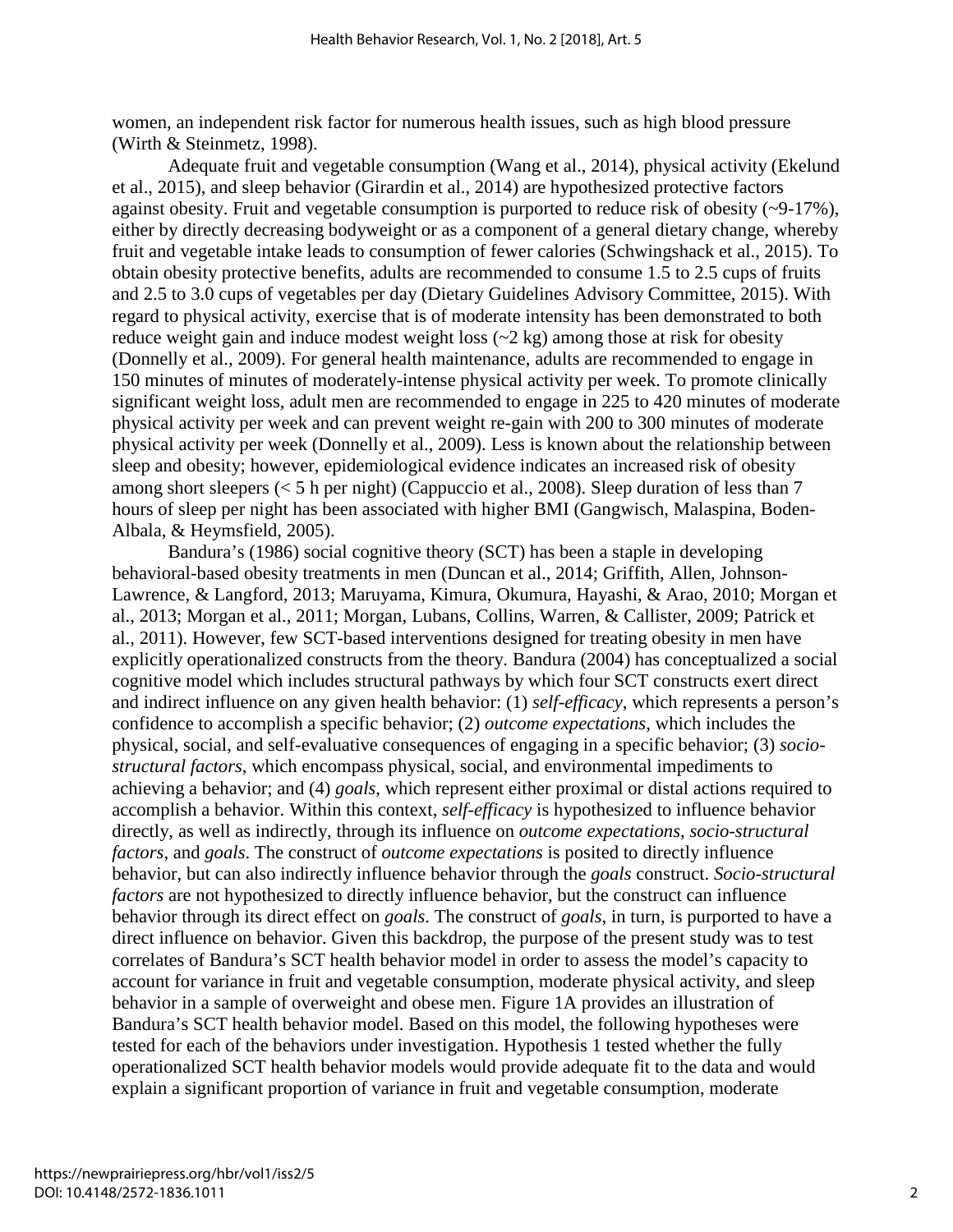

*Figure 1A.* Bandura's social cognitive theory model of health behavior

physical activity, and sleep behavior in a sample of overweight and obese men. Hypothesis 2a tested whether the SCT construct of self-efficacy would have a direct effect on outcome expectations, socio-structural factors, goals, fruit and vegetable consumption, moderate physical activity, and sleep behavior in the sample. Hypothesis 2b tested whether the SCT construct of self-efficacy would have an indirect effect on fruit and vegetable consumption, moderate physical activity, and sleep behavior through the SCT constructs of outcome expectations, sociostructural factors, and goals in the sample.

Hypothesis 3a tested whether the SCT construct of outcome expectations would have a direct effect on goals, fruit and vegetable consumption, moderate physical activity, and sleep behavior in the sample. Hypothesis 3b tested whether the SCT construct of outcome expectations would have an indirect effect on fruit and vegetable consumption, moderately-intense physical activity, and sleep behavior through the SCT construct of goals in the sample. Hypothesis 4a tested whether the SCT construct of socio-structural factors would have a direct effect on the SCT construct of goals in the sample. Hypothesis 4b tested whether the SCT construct of sociostructural factors would have an indirect effect on fruit and vegetable consumption, moderate physical activity, and sleep behavior in men through the SCT construct of goals in the sample. Finally, hypothesis 5 tested whether the SCT construct of goals would have a direct effect on fruit and vegetable consumption, moderate physical activity, and sleep behavior in the sample.

#### **Methods**

#### **Participants and Recruitment**

Data were collected from a cross-sectional sample of men recruited from a cohort of individuals who had completed a previously implemented maternal-facilitated childhood obesity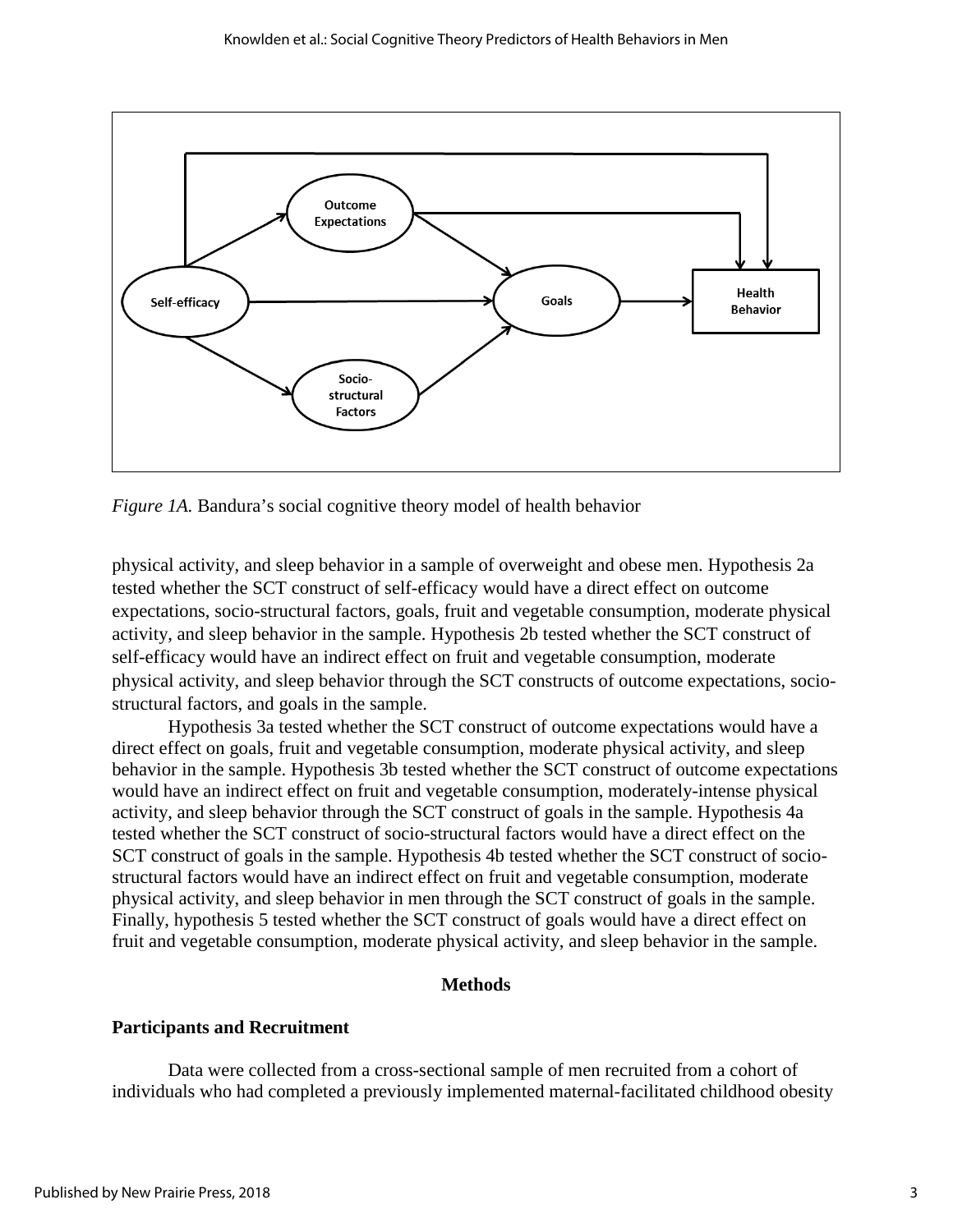intervention conducted by the principal investigator (Knowlden, Sharma, Cottrell, Wilson, & Johnson, 2015). Participation was limited to men without: heart disease in the past 5 years; diabetes; orthopedic or joint problems preventing moderate physical activity; weight loss of 10 lbs. in the past 90 days; current enrollment in a weight loss program; BMI < 25; current tobacco use; a medically prescribed diet and/or medications that might affect body weight; a medically diagnosed sleep disorder. Applying a participant-to-parameter ratio of 5:1 with an estimated 45 parameters, a sample size of 225 was required for modeling purposes (Westland, 2010). Permission to recruit participants was received from the University of Alabama Institutional Review Board (IRB) prior to initiating data collection.

#### **Instrumentation**

Data were collected using a 66-item survey consisting of three separate, previously validated questionnaires and a demographic section. Each of the questionnaires measured one of the behaviors under investigation as well as four SCT-based correlates associated with the behavior. Two methods were applied to tailor the questionnaires to the population under investigation. First, items from previously validated scales were modified for the priority population under investigation. Second, 10 participants matching the inclusion criteria for the current study were asked to complete a pilot test of the instrument. Pilot test participants suggested the directions were clear, the items were easy to read and to understand, and the format of the instrument was user-friendly. As none of the participants offered suggestions to improve the instrument, the pilot instrument was considered at an appropriate level of readability and comprehensibility for the population (Flesch Reading Ease Test = 73.2; Flesch–Kincaid Grade Level Test  $= 5.3$ ). As the survey was delivered electronically, two attention filter items were included in the instrument as quality check indicators. Respondents not answering the filter items correctly were not included in the final sample. To increase response quality, participants completing the instrument in under 5 minutes were not included in the final sample.

#### **Behaviors**

For fruit and vegetable consumption, participants were asked to enter a numeric value indicating the typical amount (in cups) of fruits and vegetables they consumed each day. Illustrations of one-half cup and one-cup servings of fruits and vegetables were provided alongside the items to increase accuracy (Knowlden & Sharma, 2015). For moderate physical activity, participants were asked to enter numeric values indicating the total number of minutes they participated in moderate physical activity for each day of the week. Content validation was used to ensure only numeric responses (limited to three digits) were provided. Illustrations of moderate physical activities were provided alongside the item to help increase self-report accuracy (Knowlden, Sharma, Cottrell, Wilson, & Johnson, 2015). For assessing sleep, participants used drop down boxes to indicate how many hours and minutes of sleep they typically received each night (Knowlden, Sharma, & Bernard, 2012). The drop-down boxes were set up to restrict the possible range of hours from 2 to 16 and the possible range of minutes from 0 to 60.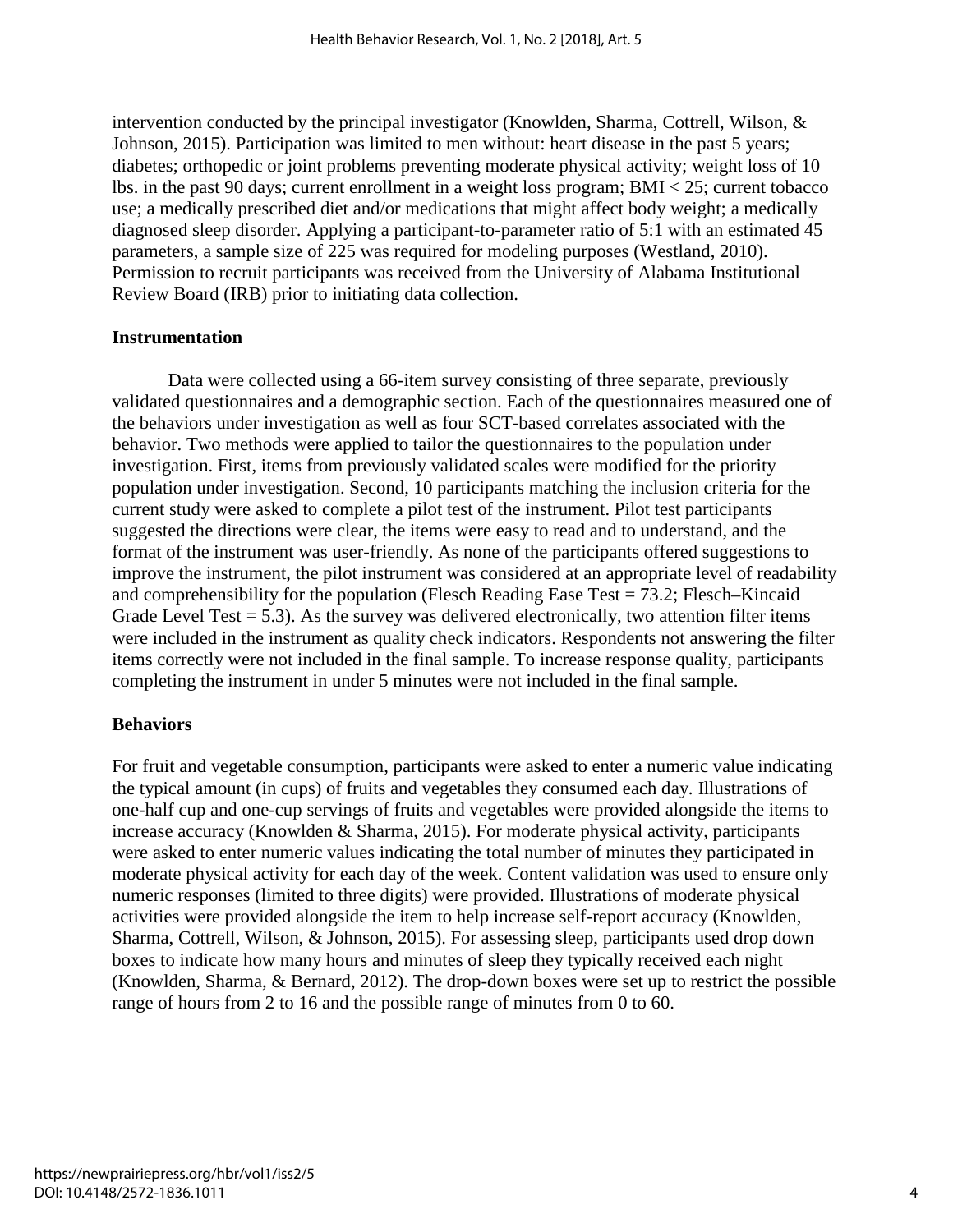#### **Self-efficacy**

The self-efficacy construct stem statement, "How sure are you that you can…", was followed by three, 5-point Likert-type scale items for each of the three behaviors under investigation. Sample scale items included, "…eat five cups of fruits and vegetables every day if you encounter barriers?", "…keep a self-diary to monitor total time of your physical activity every week?", and "…get at least 7 hours of sleep each day." Scale endpoints were "not at all sure" and "completely sure." A range of scores from 0 to 12 was possible for the self-efficacy construct. The mean of the item scores was calculated to provide an overall self-efficacy construct score for each behavior. Higher scores reflected a greater confidence to engage in adequate fruit and vegetable consumption, moderate physical activity, and healthy sleep behavior.

#### **Outcome Expectations**

The outcome expectations construct stem statement, "If you: eat five cups of fruits and vegetables every day; participate in more than 300 minutes of moderately-intense physical activity every week; get at least 7 hours of sleep every day…you will…", was followed by three, 5-point Likert-type scale items for each of the three behaviors under investigation. Sample scale items included, "…manage your weight," "…have more energy," "…enjoy life more," and "…be healthy." Scale endpoints were "strongly disagree" and "strongly agree." A range of scores from 0 to 20 was possible for the outcome expectations construct. The mean of the item scores was calculated to provide an overall outcome expectations construct score for each behavior. Higher scores reflected greater positive expectations regarding adequate fruit and vegetable consumption, moderate physical activity, and healthy sleep behavior.

#### **Socio-structural Factors**

The socio-structural factors construct stem statement, "How sure are you that you can…", was followed by three, 5-point Likert-type scale items for each of the three behaviors under investigation. Sample scale items included, "…have a place to be physically active for 300 minutes per week?", "get the help of a family member to support you with eating five cups of fruits and vegetables every day?", "get the help of a health professional(s) to help you in your efforts to sleep at least 7 hours every day?" Scale endpoints were "not at all sure" and "completely sure." A range of scores from 0 to 12 was possible for the socio-structural factors construct. The mean of the item scores was calculated to provide an overall socio-structural factors construct score for each behavior. Higher scores reflected greater socio-structural factors influencing adequate fruit and vegetable consumption, moderate physical activity, and healthy sleep behavior.

#### **Goals**

The goals construct stem statement, "I will…", was followed by three, 5-point Likerttype scale items for each of the three behaviors under investigation. Sample scale items included, "…eat five cups of fruits and vegetables every day", "participate in 300 minutes of moderatelyintense physical activity each week", and "…sleep at least 7 hours every day." Scale endpoints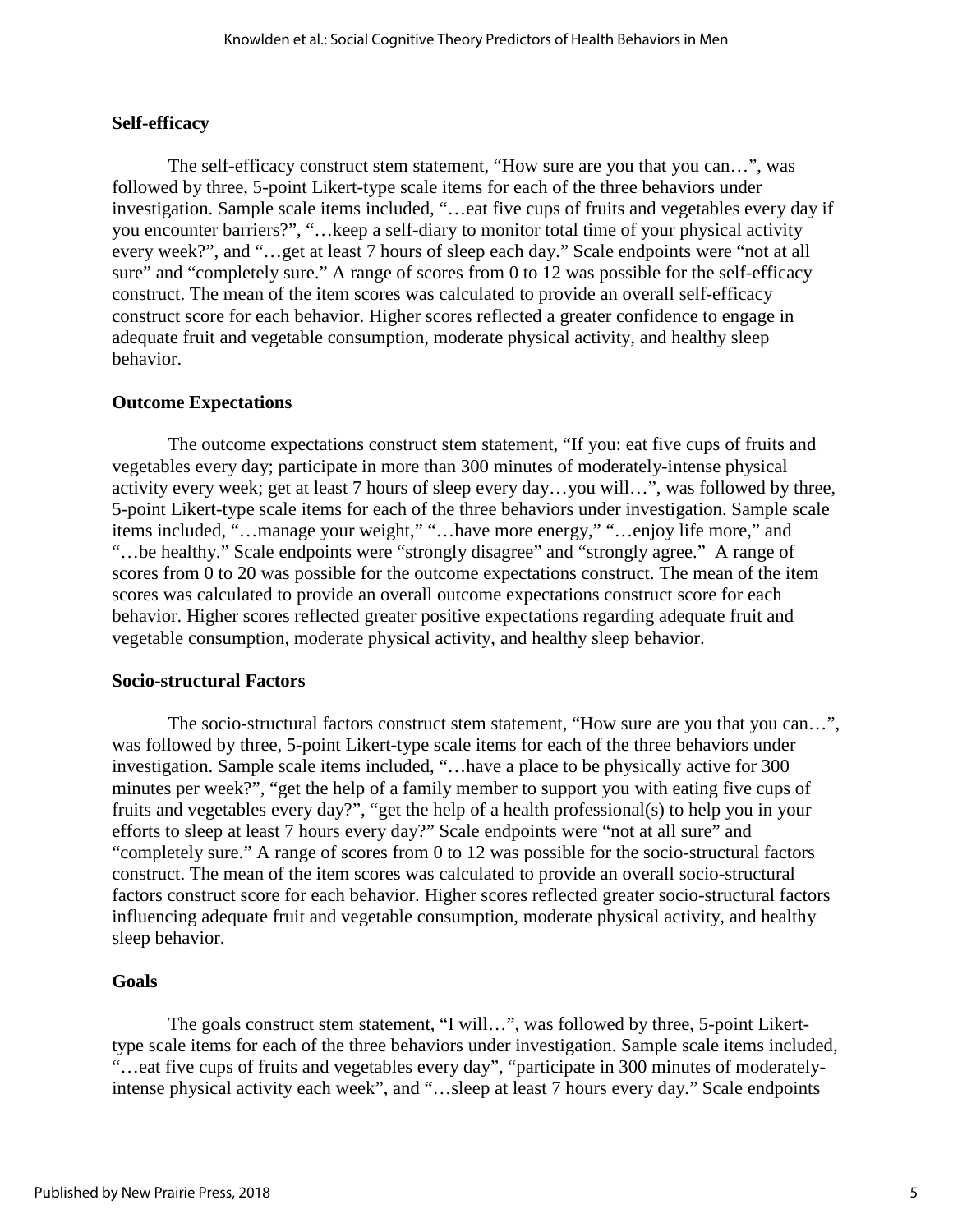were "strongly disagree" and "strongly agree." A range of scores from 0 to 20 was possible for the goals construct. The mean of the item scores was calculated to provide an overall goals construct score for each behavior. Higher scores reflected a greater goal-orientation to engage in adequate fruit and vegetable consumption, moderate physical activity, and healthy sleep behavior.

#### **Results**

# **Data Analysis**

The data set was inspected for missing data, normality, homoscedasticity, linearity, and multicollinearity prior to conducting model building procedures. No violations of modeling assumptions were detected. Exploratory factor analysis was applied to assess the underlying structure of the variables, confirmatory factor analysis was conducted to evaluate validity and reliability of the measurement models, and structural equation modeling was used to explore the relationship among social cognitive theoretical constructs and health behavior. Data were analyzed using IBM AMOS version 24.0 and Microsoft Excel 2013. Table 1 summarizes the demographics and health behaviors of the participants. Tables 2A through 2C detail results of the exploratory factor analysis. Table 3 summarizes reliability statistics of the measurement models in addition to descriptive statistics of the theoretical constructs.

# Table 1

| Demographics for the Sample of Overweight and Obese Men $(N = 305)$ |  |  |  |
|---------------------------------------------------------------------|--|--|--|
|---------------------------------------------------------------------|--|--|--|

| Variable                                    |                | $\%$ |
|---------------------------------------------|----------------|------|
| Race                                        |                |      |
| African American                            | 17             | 5.6  |
| Asian                                       | 8              | 2.6  |
| Caucasian                                   | 254            | 83.3 |
| American Indian/Alaska Native               | 3              | 1.0  |
| Native Hawaiian/Pacific                     |                | 0.3  |
| More than one race                          | 3              | 1.0  |
| Other                                       | 4              | 1.3  |
| Hispanic, Latino/a, or Spanish origin<br>2. |                |      |
| Yes                                         | 15             | 4.9  |
| N <sub>0</sub>                              | 295            | 96.7 |
| <b>Marital</b> status<br>3.                 |                |      |
| Separated                                   | 7              | 2.3  |
| Divorced                                    | 30             | 9.8  |
| Widow                                       | $\overline{2}$ | 0.7  |
| Married                                     | 186            | 61.0 |
| Never married                               | 80             | 26.2 |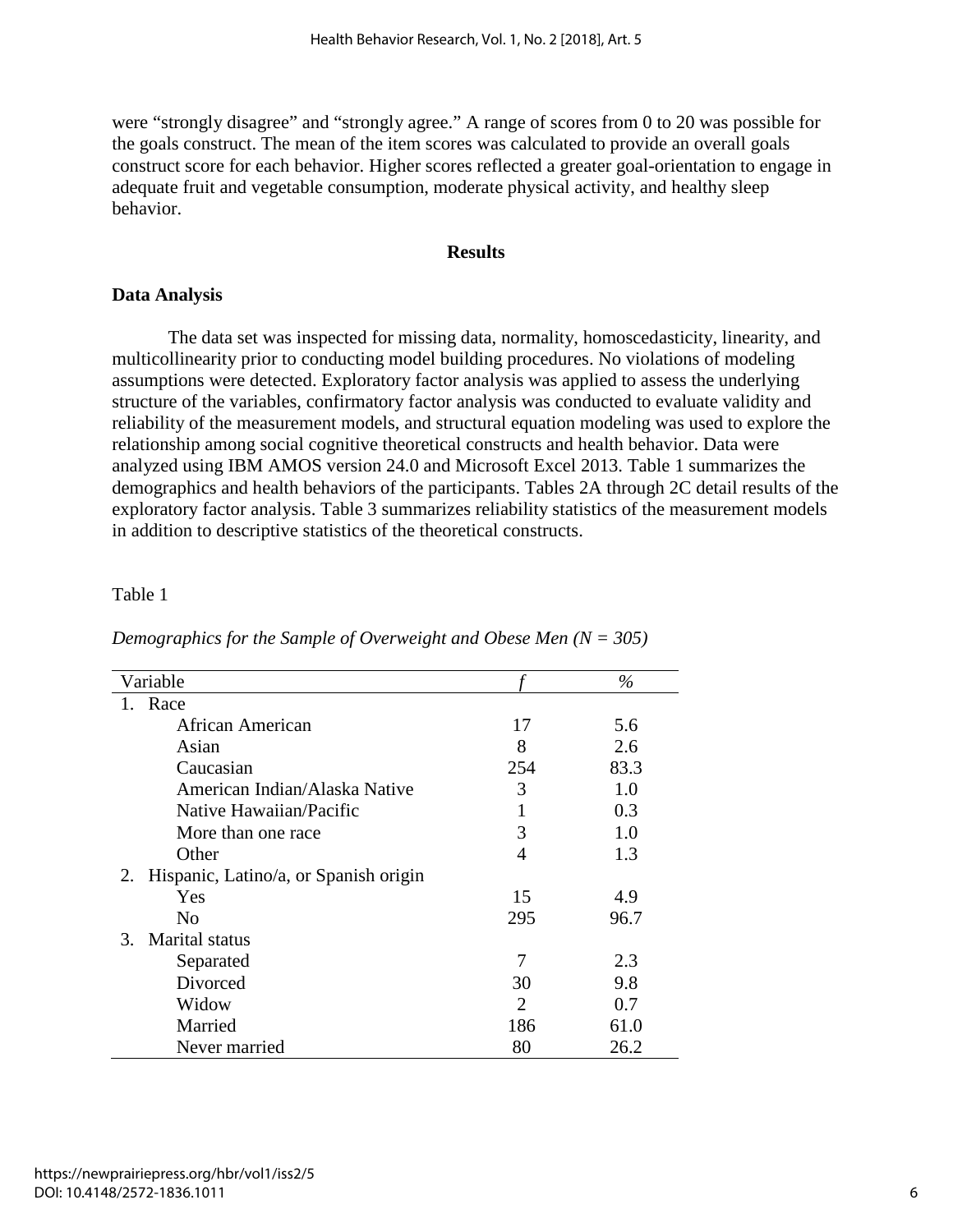# Table 1 (Continued)

| Variable                              |                | $\%$ |
|---------------------------------------|----------------|------|
| <b>Employment status</b><br>4.        |                |      |
| Part-time                             | 76             | 24.9 |
| Full-time                             | 183            | 60.0 |
| Not employed, looking for work        | 22             | 7.2  |
| Not employed, not looking for work    | 7              | 2.3  |
| Retired                               | 11             | 3.6  |
| Unable to work                        | 6              | 2.0  |
| 5.<br>Community                       |                |      |
| City or urban                         | 84             | 27.5 |
| Suburban                              | 163            | 53.4 |
| Rural                                 | 58             | 19.0 |
| Annual household income<br>6.         |                |      |
| Less than $$20,000$                   | 29             | 9.5  |
| \$20,000 to \$34,999                  | 42             | 13.8 |
| \$35,000 to \$49,999                  | 49             | 16.1 |
| \$50,000 to \$74,999                  | 78             | 25.6 |
| \$75,000 to \$99,999                  | 36             | 11.8 |
| \$100,000 to \$149,999                | 50             | 16.4 |
| \$150,000 to \$199,999                | 12             | 3.9  |
| \$200,000 or more                     | 9              | 3.0  |
| Education<br>7.                       |                |      |
| Less than high school degree          | $\overline{2}$ | 0.7  |
| High school degree or equivalent      | 42             | 13.8 |
| Some college but no degree            | 68             | 22.3 |
| Associate degree                      | 47             | 15.4 |
| Bachelor degree                       | 92             | 30.2 |
| Graduate degree                       | 54             | 17.7 |
| Body Mass Index (BMI)<br>8.           |                |      |
| Overweight (25.0–29.9)                | 174            | 57.0 |
| Obese $(30.0+)$                       | 131            | 43.0 |
| <b>Health recommendations</b><br>9.   |                |      |
| $<$ 5 cups fruits and vegetables /day | 246            | 80.7 |
| $<$ 7 hrs of sleep/day                | 35             | 11.5 |
| < 150 min of moderate physical        | 183            | 60.0 |
| activity/week                         |                |      |
| < 300 min of moderate physical        | 266            | 87.2 |
| activity / week                       |                |      |

*Demographics for the Sample of Overweight and Obese Men (N = 305)*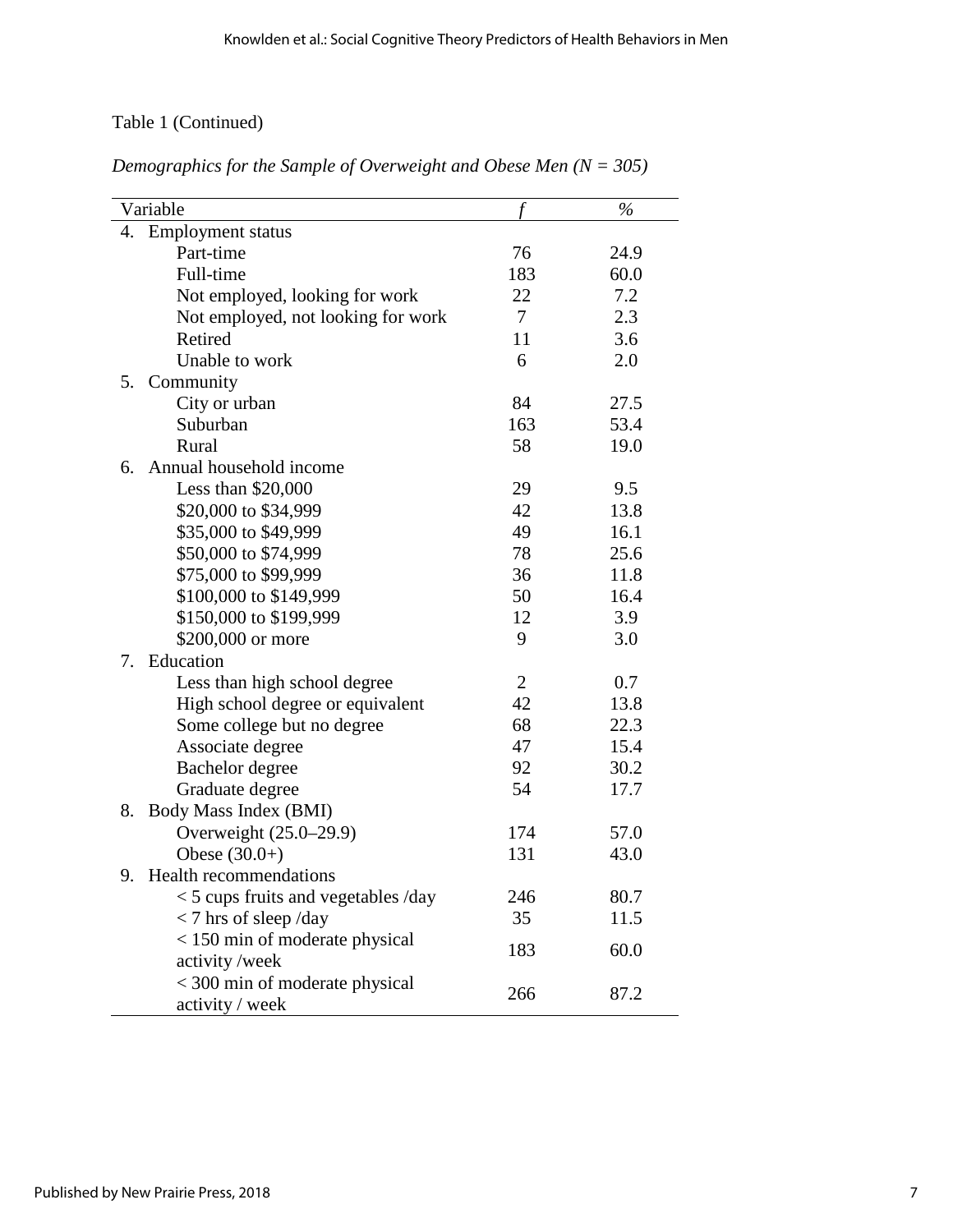Table 2A

*Factor Loadings for Exploratory Factor Analysis with Promax Rotation for the Social Cognitive Theory Model of Fruit and Vegetable Consumption (N = 305)* 

| Social Cognitive Theory Model of<br>Fruit and Vegetable Consumption (FVC) |          |          |          |          |
|---------------------------------------------------------------------------|----------|----------|----------|----------|
| Constructs                                                                | Factor 1 | Factor 2 | Factor 3 | Factor 4 |
| Self-Efficacy for FVC (SE FVC)                                            |          |          |          |          |
| SE FVC 1                                                                  |          |          | .875     |          |
| SE FVC 2                                                                  |          |          | .894     |          |
| SE FVC 3                                                                  |          |          | .837     |          |
| Outcome Expectations for FVC (OE<br>FVC)                                  |          |          |          |          |
| OE FVC 1                                                                  |          | .825     |          |          |
| OE FVC 2                                                                  |          | .659     |          |          |
| OE FVC 3                                                                  |          | .865     |          |          |
| OE FVC 4                                                                  |          | .844     |          |          |
| Socio-structural factors for FV (SF FVC)                                  |          |          |          |          |
| SF FVC 1                                                                  |          |          |          | .726     |
| SF FVC 2                                                                  |          |          |          | .809     |
| SF FVC 3                                                                  |          |          |          | .821     |
| Goals for FVC (GL FVC)                                                    |          |          |          |          |
| GL FVC 1                                                                  | .838     |          |          |          |
| GL FVC 2                                                                  | .852     |          |          |          |
| GL FVC 3                                                                  | .916     |          |          |          |
| GL FVC 4                                                                  | .866     |          |          |          |
| GL FVC 5                                                                  | .878     |          |          |          |

*Note.* Construct abbreviations: Fruit and Vegetable Consumption = FVC; Self-Efficacy = SE; Outcome Expectations = OE; Socio-structural factors =  $SF$ ; Goals = GL. Loadings below threshold of .40 were suppressed for interpretation purposes.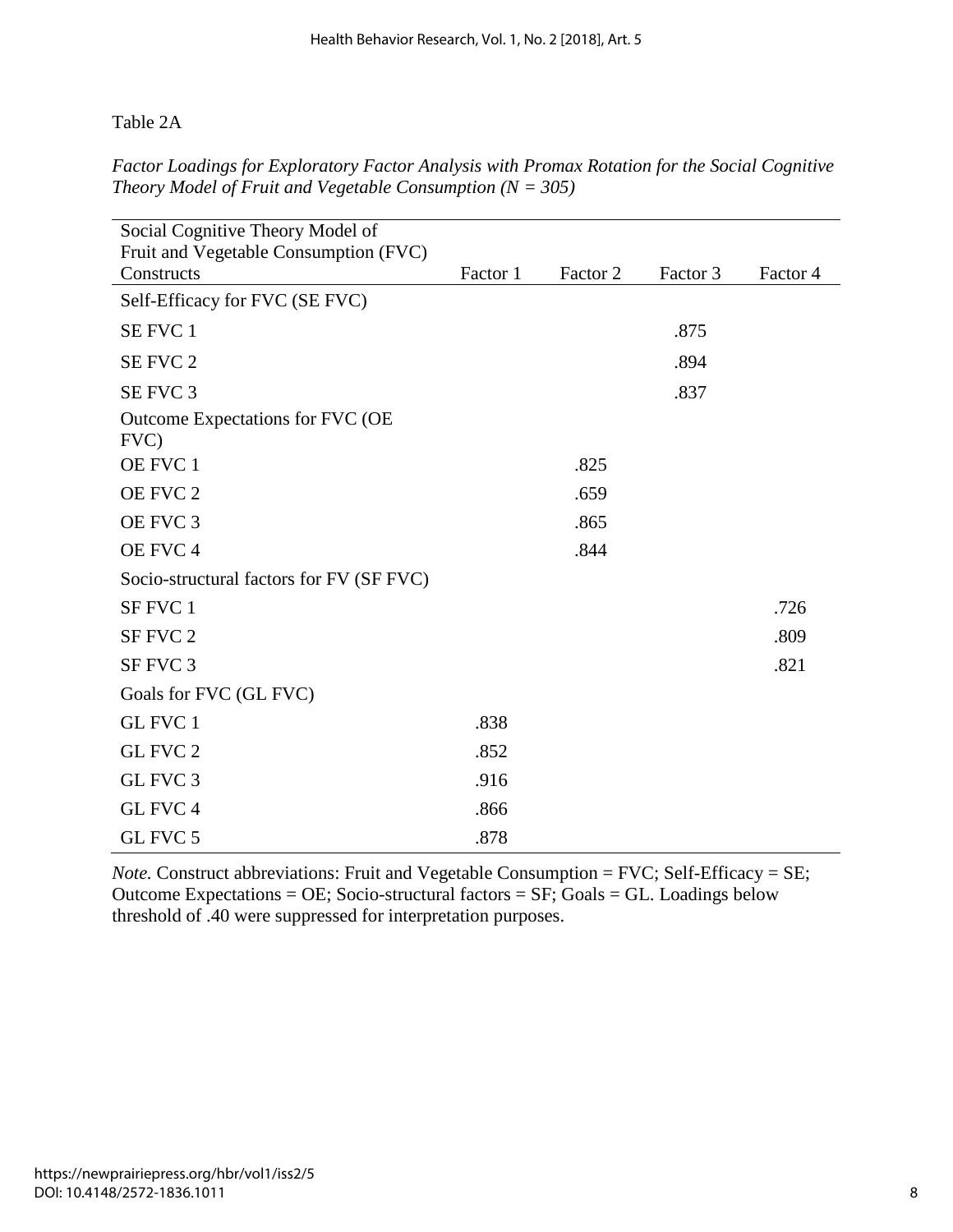Table 2B

*Factor Loadings for Exploratory Factor Analysis with Promax Rotation for the Social Cognitive Theory Model of Physical Activity (N = 305)* 

| Social Cognitive Theory Model of        |          |          |          |          |
|-----------------------------------------|----------|----------|----------|----------|
| Physical Activity (PA) Constructs       | Factor 1 | Factor 2 | Factor 3 | Factor 4 |
| Self-Efficacy for PA (SE PA)            |          |          |          | .872     |
| SEPA <sub>1</sub>                       |          |          |          |          |
|                                         |          |          |          | .906     |
| SEPA <sub>2</sub>                       |          |          |          | .878     |
| SEPA <sub>3</sub>                       |          |          |          | .878     |
| Outcome Expectations for PA (OE PA)     |          |          |          |          |
| OE PA 1                                 |          | .834     |          |          |
| OE PA 2                                 |          | .854     |          |          |
| OE PA 3                                 |          | .789     |          |          |
| OE PA 4                                 |          | .841     |          |          |
| Socio-structural factors for PA (SF PA) |          |          |          |          |
| SFPA <sub>1</sub>                       |          |          | .913     |          |
| SFPA <sub>2</sub>                       |          |          | .903     |          |
| SFPA3                                   |          |          | .922     |          |
| Goals for PA (GL PA)                    |          |          |          |          |
| GLPA1                                   | .923     |          |          |          |
| GLPA <sub>2</sub>                       | .923     |          |          |          |
| GLPA3                                   | .942     |          |          |          |
| GLPA4                                   | .911     |          |          |          |
| GLPA <sub>5</sub>                       | .803     |          |          |          |

*Note.* Construct abbreviations: Physical Activity = PA; Self-Efficacy = SE; Outcome Expectations = OE; Socio-structural factors =  $SF$ ; Goals = GL. Loadings below threshold of .40 were suppressed for interpretation purposes.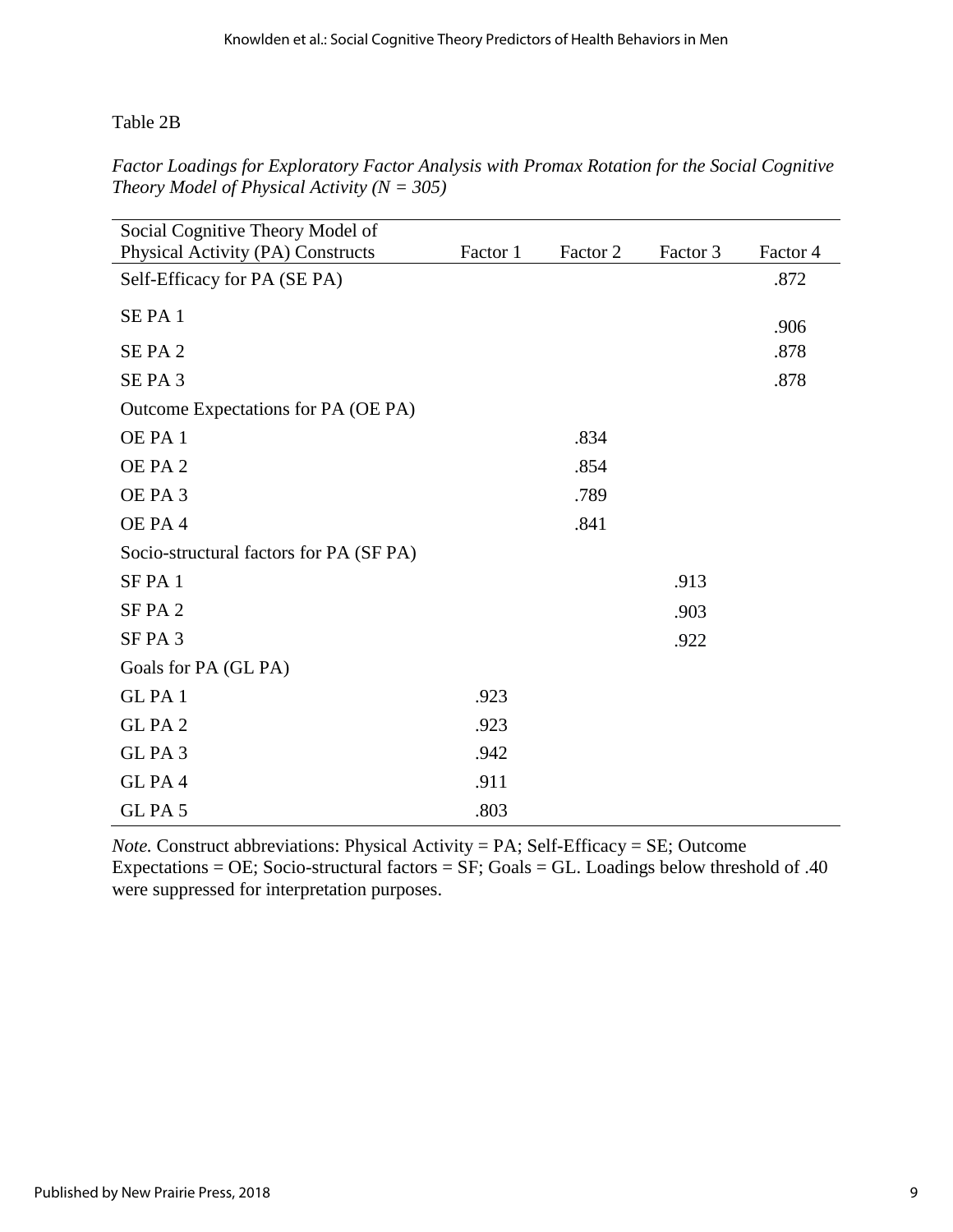Table 2C

| Factor Loadings for Exploratory Factor Analysis with Promax Rotation for the Social Cognitive |  |  |  |
|-----------------------------------------------------------------------------------------------|--|--|--|
| Theory Model of Sleep Behavior ( $N = 305$ )                                                  |  |  |  |

| Social Cognitive Theory Model of        |          |          |          |          |
|-----------------------------------------|----------|----------|----------|----------|
| Sleep Behavior (SB) Constructs          | Factor 1 | Factor 2 | Factor 3 | Factor 4 |
| Self-Efficacy for SB (SE SB)            |          |          |          |          |
| SESB <sub>1</sub>                       |          |          |          | .929     |
| SESB <sub>2</sub>                       |          |          |          | .735     |
| SESB <sub>3</sub>                       |          |          |          | .721     |
| Outcome Expectations for SB (OE SB)     |          |          |          |          |
| OE SB <sub>1</sub>                      |          | .909     |          |          |
| OE SB <sub>2</sub>                      |          | .838     |          |          |
| OE SB <sub>3</sub>                      |          | .742     |          |          |
| OE SB 4                                 |          | .878     |          |          |
| Socio-structural factors for SB (SF SB) |          |          |          |          |
| SF <sub>SB1</sub>                       |          |          | .845     |          |
| SF <sub>SB2</sub>                       |          |          | .912     |          |
| SF <sub>SB</sub> 3                      |          |          | .920     |          |
| Goals for SB (GL SB)                    |          |          |          |          |
| GL SB 1                                 | .917     |          |          |          |
| GL SB <sub>2</sub>                      | .915     |          |          |          |
| GL SB 3                                 | .935     |          |          |          |
| GL SB 5                                 | .844     |          |          |          |

*Note.* Construct abbreviations: Sleep Behavior = SB; Self-Efficacy = SE; Outcome Expectations = OE; Socio-structural factors =  $SF$ ; Goals = GL. Loadings below threshold of .40 were suppressed for interpretation purposes. Following items were removed due to loading values: GL SB 4.

# **Structural Equation Models**

Fit for the final fruit and vegetable consumption structural equation model was adequate  $(\chi^2 = 80.683, df = 41, p < .001; CMIN/DF = 1.968, GFI = .960, AGFI = .924, NFI = .963, CFI =$ .981, RMSEA = .056,  $R^2$  = .350; Hypothesis 1). Self-efficacy had a significant direct ( $\beta_{\text{direct}}$  = .178,  $p = .024$ ; Hypothesis 2a) and indirect ( $\beta_{\text{indirect}} = .322$ ,  $p = .001$ ; Hypothesis 2b) effect on fruit and vegetable consumption through its influence on outcome expectations ( $β<sub>direct</sub> = .209$ , *p* = .012), socio-structural factors ( $β_{\text{direct}} = .626$ ,  $p < .001$ ), and goals ( $β_{\text{direct}} = .639$ ,  $p < .001$ ; Hypothesis 2a). Outcome expectations did not elicit a direct effect on fruit and vegetable consumption ( $\beta_{\text{direct}} = -.010$ ,  $p = .850$ ; Hypothesis 3a), or an indirect effect on fruit and vegetable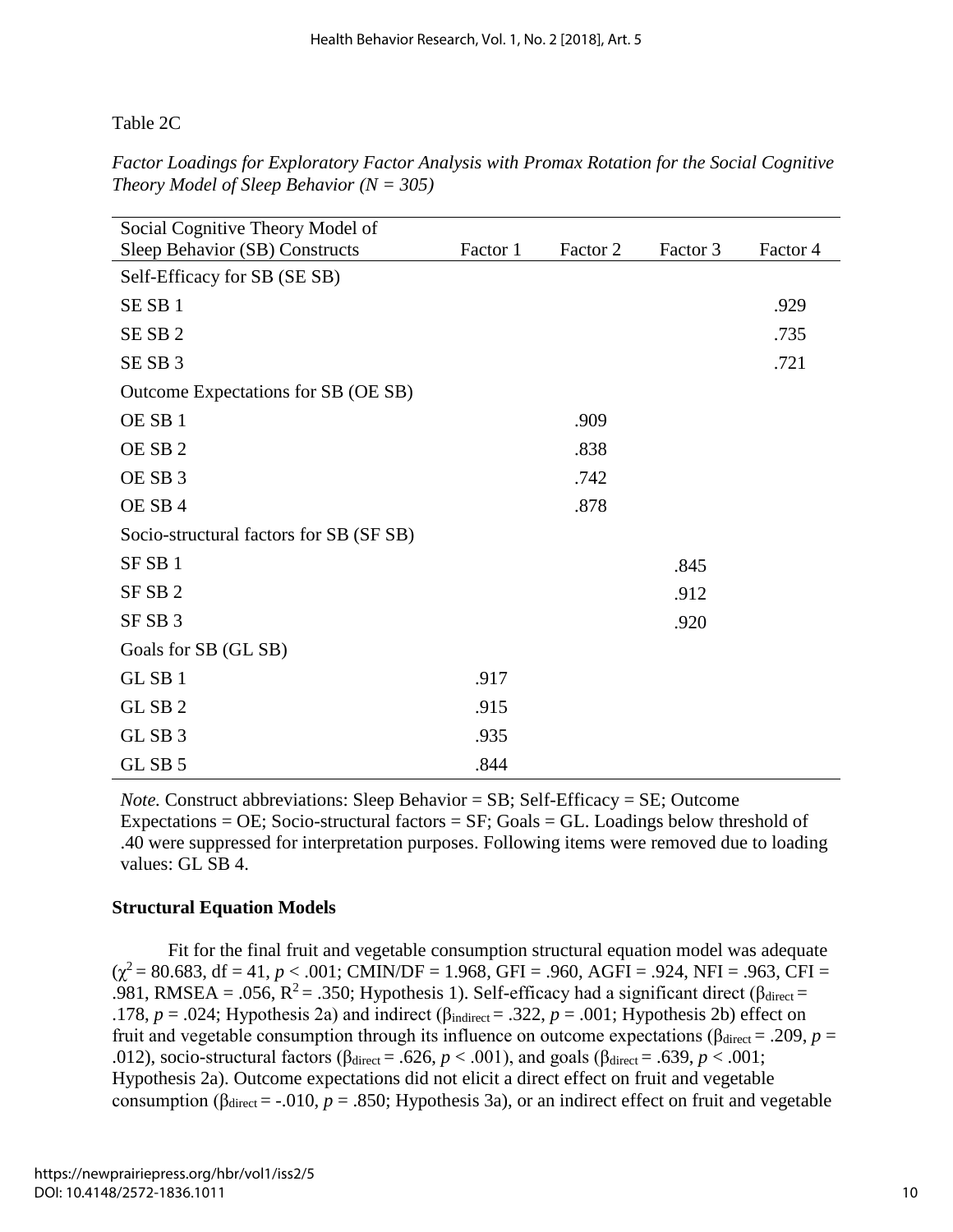consumption through its posited influence on goals ( $\beta_{\text{indirect}} = .032$ ,  $p = .149$ ; Hypothesis 3b). Socio-structural factors failed to elicit either a direct effect on goals ( $\beta_{\text{direct}} = .091$ ,  $p = .296$ ; Hypothesis 4a) or an indirect effect on fruit and vegetable consumption through goals ( $\beta_{\text{indirect}}$  = .042,  $p = 0.363$ ; Hypothesis 4b); however, the goals construct had a direct effect on fruit and vegetable consumption ( $\beta_{\text{direct}} = .455$ ,  $p < .001$ ; Hypothesis 5).

Fit for the final moderate physical activity structural equation model was adequate ( $\chi^2$  = 123.099, df = 80, *p* = .001; CMIN/DF = 1.539, GFI = .950, AGFI = .925, NFI = .967, CFI = .988, RMSEA = .042,  $R^2$  = .312; Hypothesis 1). The direct path between self-efficacy and moderate physical activity was not significant ( $\beta_{\text{direct}} = .085$ ,  $p = .336$ ; Hypothesis 2a). However, self-efficacy's indirect path to moderate physical activity through outcome expectations ( $\beta_{\text{direct}} =$ .420, *p* < .001), socio-structural factors ( $β_{\text{direct}} = .677$ , *p* < .001), and goals ( $β_{\text{direct}} = .614$ , *p* < .001; Hypothesis 2a) was significant (βindirect =.379, *p* < .001; Hypothesis 2b). Outcome expectations did not elicit a direct effect on moderate physical activity ( $\beta_{\text{direct}} = -.015$ ,  $p = .799$ ; Hypothesis 3a) or an indirect effect on moderate physical activity through its posited influence on goals ( $β<sub>indirect</sub> = .026$ , *p* = .266; Hypothesis 3b). Socio-structural factors elicited a direct effect on goals ( $\beta_{\text{direct}} = .209$ ,  $p = .003$ ; Hypothesis 4a), as well as an indirect effect on moderate physical activity through its influence on goals ( $\beta_{indirect} = .104$ ,  $p = .002$ ; Hypothesis 4b). The goals construct had a direct effect on moderate physical activity ( $β<sub>direct</sub> = .495, p < .001$ ; Hypothesis 5).

Fit for the final sleep behavior structural equation model was adequate ( $\chi^2$  = 134.858, df = 67,  $p < .001$ ; CMIN/DF = 2.013, GFI = .941, AGFI = .908, NFI = .958, CFI = .978, RMSEA = .058,  $R^2$  = .211; Hypothesis 1). Self-efficacy had a significant direct ( $\beta_{\text{direct}}$  = .212,  $p = .042$ ; Hypothesis 2a) and indirect ( $\beta_{\text{indirect}} = .194$ ,  $p = .043$ ; Hypothesis 2b) effect on sleep behavior through its influence on outcome expectations ( $\beta_{\text{direct}} = .265$ ,  $p < .001$ ), socio-structural factors ( $\beta_{\text{direct}} = .679$ ,  $p < .001$ ), and goals ( $\beta_{\text{direct}} = .700$ ,  $p < .001$ ; Hypothesis 2a), though this path did not reach practical significance. Outcome expectations elicited a significant direct effect on sleep behavior ( $\beta_{\text{direct}} = .146$ ,  $p = .010$ ; Hypothesis 3a), but not an indirect effect through its posited influence on goals (βindirect = .004, *p* = .726; Hypothesis 3b). Socio-structural factors elicited a significant direct effect on goals ( $\beta_{\text{direct}} = .166$ ,  $p = .005$ ; Hypothesis 4a) as well as an indirect effect on sleep behavior ( $\beta_{indirect} = .047$ ,  $p = .012$ ; Hypothesis 4b), though the indirect effect was not practically significant. Finally, the goals construct was associated with sleep behavior ( $\beta_{\text{direct}} = .286$ ,  $p = .005$ ; Hypothesis 5). Table 3 summarizes the direct, indirect, and total effects for the final social cognitive theory of fruit and vegetable consumption, moderate physical activity, and sleep behavior models in overweight and obese men. Figure 1A illustrates Bandura's conceptual social cognitive model of health behavior. Figures 1B through 1D illustrate the direct model pathways for the behaviors under current investigation with standardized beta coefficients.

#### **Discussion**

The goal of this study was to evaluate SCT correlates of moderate physical activity, fruit and vegetable consumption, and sleep behavior in overweight and obese men. In support of hypothesis 1, the tested SCT constructs provided a good fit for the data, explaining 35.0%, 31.2%, and 21.1% of the variance in the fruit and vegetable consumption, moderate physical activity, and sleep behavior models, respectively. A systematic review of psychosocial determinants of fruit and vegetable consumption in adults found SCT generally accounted for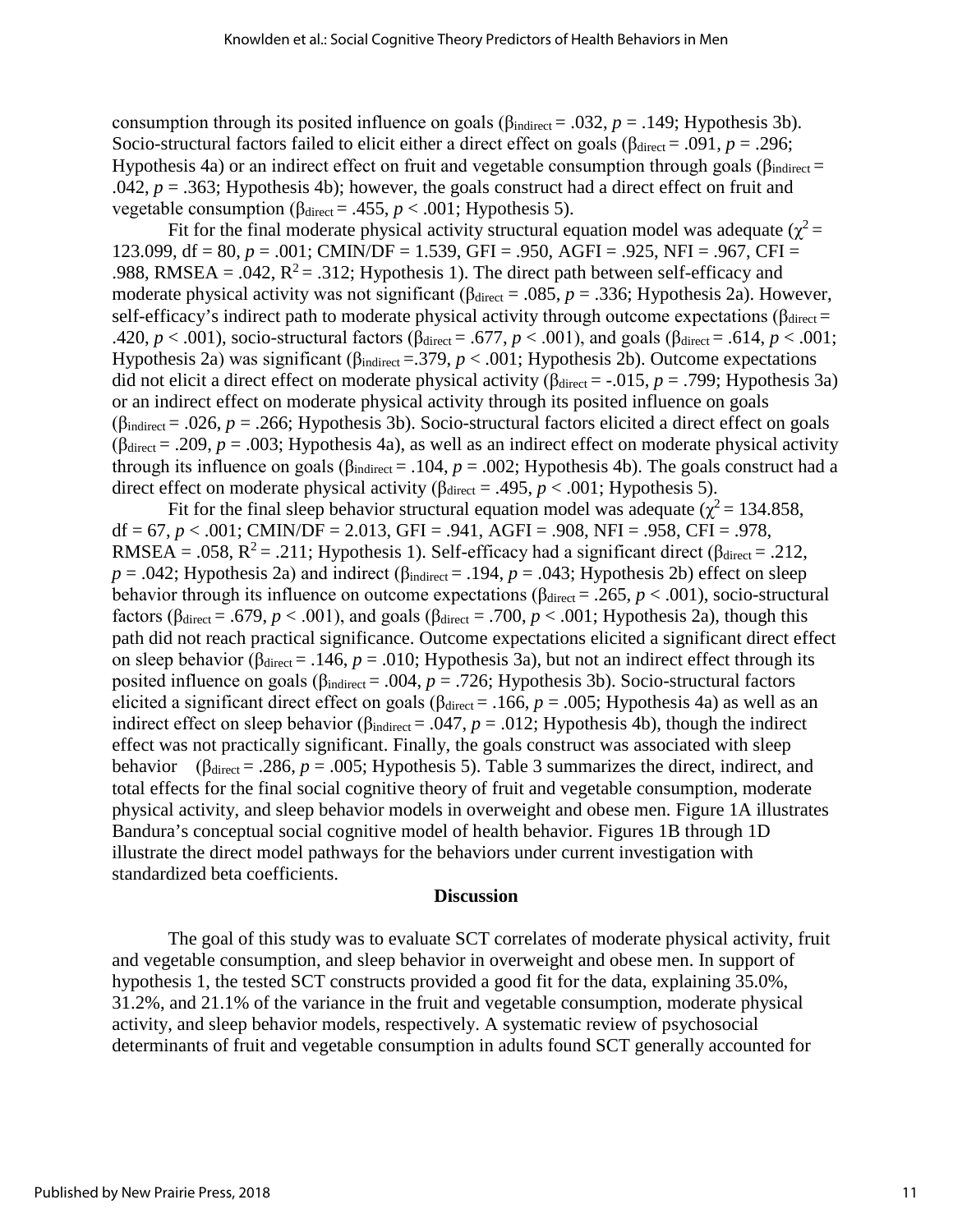# Table 3

*Descriptive Statistics and Confirmatory Factor Analysis Statistics for the Social Cognitive Theory Measurement Models (N=305)*

|                                                    | <b>Descriptive Statistics</b>     |                 | Convergent and Discriminant<br>Validity Statistics <sup>‡</sup> |            |            |
|----------------------------------------------------|-----------------------------------|-----------------|-----------------------------------------------------------------|------------|------------|
| Construct <sup>†</sup>                             | Observed Range/<br>Possible Range | M(SD)           | CR                                                              | <b>AVE</b> | <b>MSV</b> |
| Fruit and Vegetable Consumption (FVC) <sup>a</sup> | $0.00 - 12.00/0.00 - 12.00$       | 2.85(2.26)      |                                                                 |            |            |
| Self-Efficacy for FV (SE FVC)                      | $0.00 - 12.00 / 0.00 - 12.00$     | 4.64(3.22)      | 0.863                                                           | 0.759      | 0.510      |
| Outcome Expectations for FVC (OE FVC)              | $0.00 - 16.00 / 0.00 - 16.00$     | 10.53(2.55)     | 0.811                                                           | 0.688      | 0.500      |
| Socio-structural factors for FVC (SF FVC)          | $0.00 - 12.00/0.00 - 12.00$       | 6.44(2.90)      | 0.792                                                           | 0.559      | 0.416      |
| Goals for FVC (GL FVC)                             | $0.00 - 20.00/0.00 - 20.00$       | 7.01(5.34)      | 0.928                                                           | 0.722      | 0.510      |
| Moderate Physical Activity y (MPA) <sup>b</sup>    | $0.00 - 900.00/0.00 - 787.00$     | 138.21 (147.11) |                                                                 |            |            |
| Self-Efficacy for PA (SE MPA)                      | $0.00 - 12.00/0.00 - 12.00$       | 4.23(3.47)      | 0.880                                                           | 0.714      | 0.588      |
| Outcome Expectations for PA (OE MPA)               | $0.00 - 16.00/0.00 - 16.00$       | 10.90(2.66)     | 0.850                                                           | 0.587      | 0.215      |
| Socio-structural factors for PA (SF MPA)           | $0.00 - 12.00 / 0.00 - 12.00$     | 6.45(2.90)      | 0.902                                                           | 0.754      | 0.450      |
| Goals for PA (GL MPA)                              | $0.00 - 20.00 / 0.00 - 20.00$     | 6.75(5.73)      | 0.943                                                           | 0.770      | 0.588      |
| Sleep Behavior $(SB)^c$                            | 120.00-1,440/121.00-706.00        | 477.29 (68.32)  |                                                                 |            |            |
| Self-Efficacy for PA (SE SB)                       | $0.00 - 12.00/0.00 - 12.00$       | 5.40(3.44)      | 0.927                                                           | 0.863      | 0.663      |
| Outcome Expectations for PA (OE SB)                | $0.00 - 16.00/0.00 - 16.00$       | 10.75(2.53)     | 0.874                                                           | 0.638      | 0.085      |
| Socio-structural factors for PA (SF SB)            | $0.00 - 12.00/0.00 - 12.00$       | 8.30 (3.24)     | 0.879                                                           | 0.708      | 0.458      |
| Goals for PA (GL SB)                               | $0.00 - 20.00/0.00 - 16.00$       | 8.07(4.76)      | 0.936                                                           | 0.785      | 0.663      |

*Note.* Construct abbreviations: Fruit and Vegetable Consumption = FVC; Moderate Physical Activity = MPA; Sleep Behavior = SB; Self-Efficacy = SE; Outcome Expectations = OE; Socio-structural factors = SF; Goals = GL.Statistical abbreviations:  $CR$  = construct reliability;  $AVE = average variance extracted$ ;  $MSV = maximum shared variance$ ;  $\chi^2 = model Chi-square$ ; CMIN/DF = minimum discrepancy, divided by its degrees of freedom; GFI = goodness-of-fit index; AGFI = adjusted goodness-of-fit index; NFI = normed fit index; CFI = comparative fit index; RMSEA = root mean square error of approximation.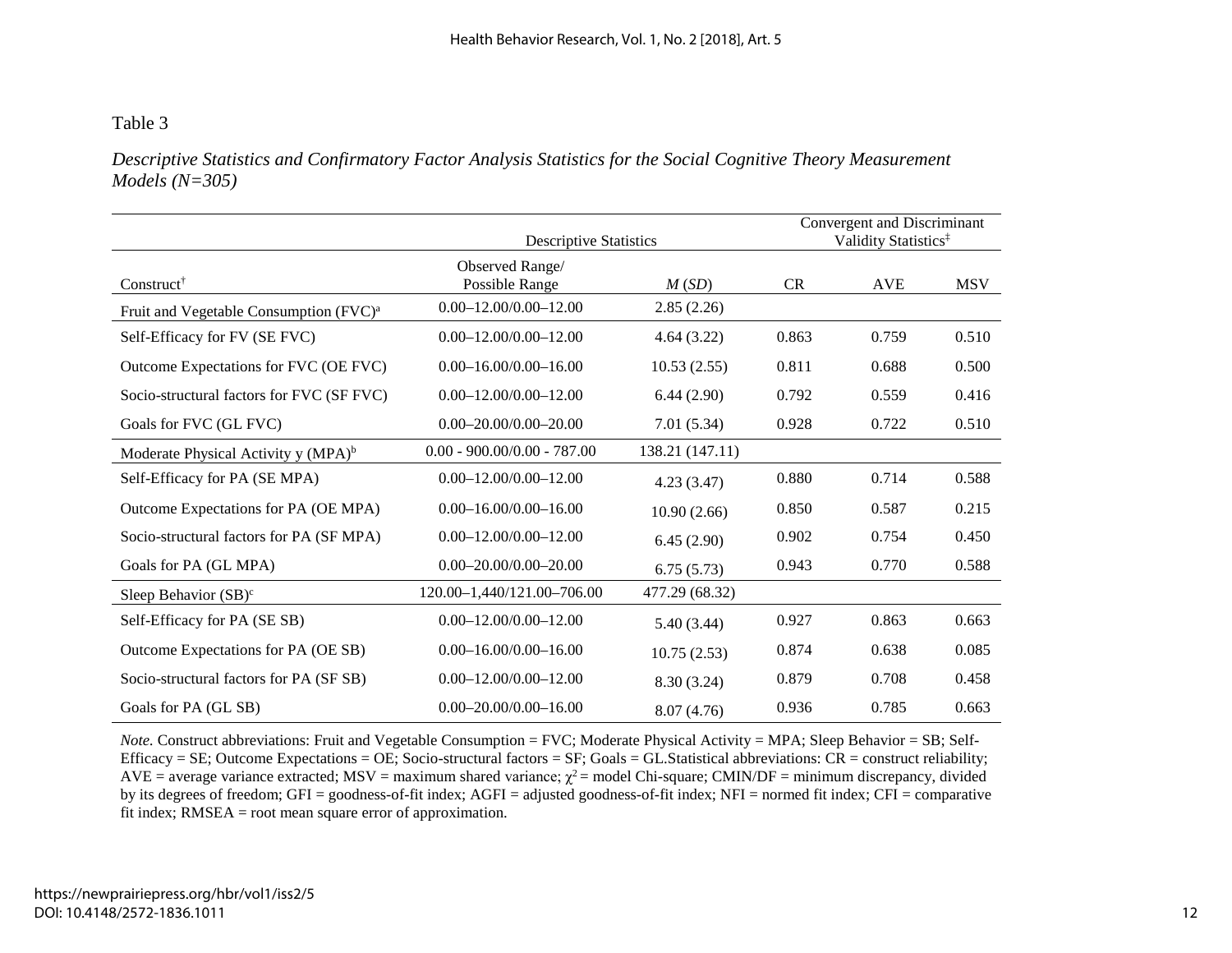Table 3 (Continued)

*Descriptive Statistics and Confirmatory Factor Analysis Statistics for the Social Cognitive Theory Measurement Models (N=305)*

<sup>b</sup>MPA in total minutes per week. Fit statistics for the social cognitive measurement model of moderate physical activity after trimming Item 1 from the self-efficacy construct:  $\chi^2 = 106.959$ , df = 81, *p* = .028; CMIN/DF = 1.320, GFI = .956, AGFI = .935, NFI = .972, CFI = .993, and RMSEA = .032. To achieve adequate fit, trimming of item 1 from the self-efficacy construct was required.

c Sleep behavior in total minutes per night. Fit statistics for the social cognitive measurement model of sleep behavior after trimming Item 1 from the self-efficacy construct, as well as removal of two cases due to missing data ( $N = 303$ ): ( $\chi^2 = 113.188$ , df = 56, *p* < .001; CMIN/DF = 2.021, GFI = .947, AGFI = .914, NFI = .964, CFI = .981, and RMSEA = .058. To achieve satisfactory fit, trimming of Item 1

from the self-efficacy construct was required, as well as removal of two cases due to missing data ( $N = 303$ ).

<sup>&</sup>lt;sup>†</sup>Goodness-of-fit indices:  $\chi^2$  > .05; CMIN/DF < 3; GFI, NFI, and CFI > .90; AGFI > .80, and RMSEA < .080

<sup>&</sup>lt;sup>‡</sup>Convergent and discriminant validity indices: CR  $\geq$  .70; AVE  $\geq$  .50; MSV < AVE.<br><sup>a</sup>Fruit and vegetable consumption in total cups per day. Fit statistics for the social co

<sup>&</sup>lt;sup>a</sup> Fruit and vegetable consumption in total cups per day. Fit statistics for the social cognitive measurement model of fruit and vegetable consumption after trimming Item 1 from the self-efficacy construct, Items 2 and 4 from the outcome expectations construct, and Item 3 from the socio-structural factors construct:  $\chi^2 = 60.487$ , df = 42, p = .032; CMIN/DF = 1.440, GFI = .968, AGFI = .940, NFI = .973, CFI = .992, and RMSEA = .038. To achieve adequate fit, trimming of Item 1 from the self-efficacy construct, Items 2 and 4 from the outcome expectations construct, and Item 3 from the socio-structural factors construct was required. b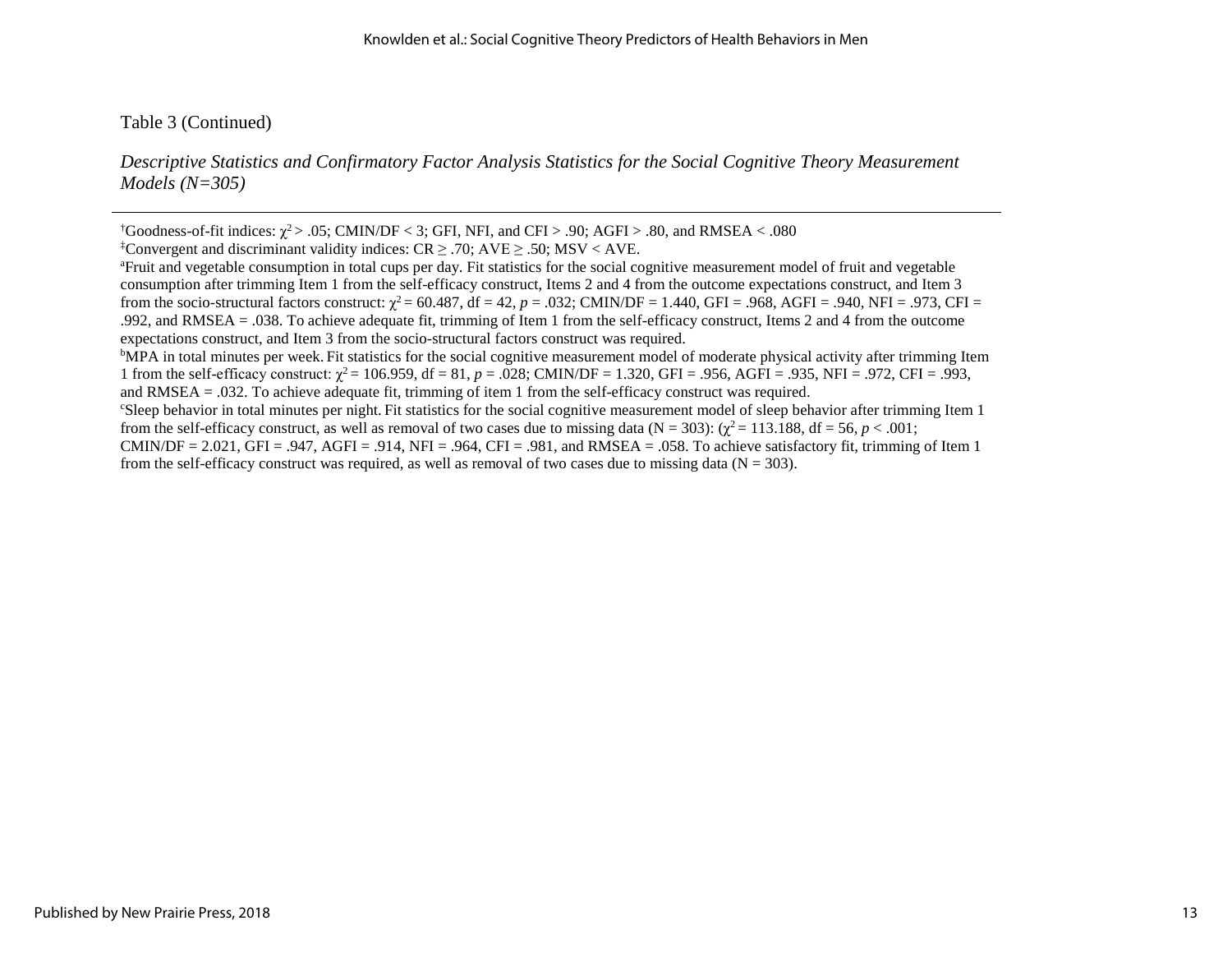

*Figure 1B.* Social cognitive theory model of fruit and vegetable consumption  $(N = 305)$ . Filled-in lines represent significant direct pathways; dotted lines represent non-significant pathways  $(p > .05)$ . Direct model pathways are reported as standardized beta coefficients, while squared multiple correlations are presented in bold text.



*Figure 1C.* Social cognitive theory model of physical activity  $(N = 305)$ . Filled-in lines represent significant direct pathways; dotted lines represent non-significant pathways (*p* > .05). Direct model pathways are reported as standardized beta coefficients, while squared multiple correlations are presented in bold text.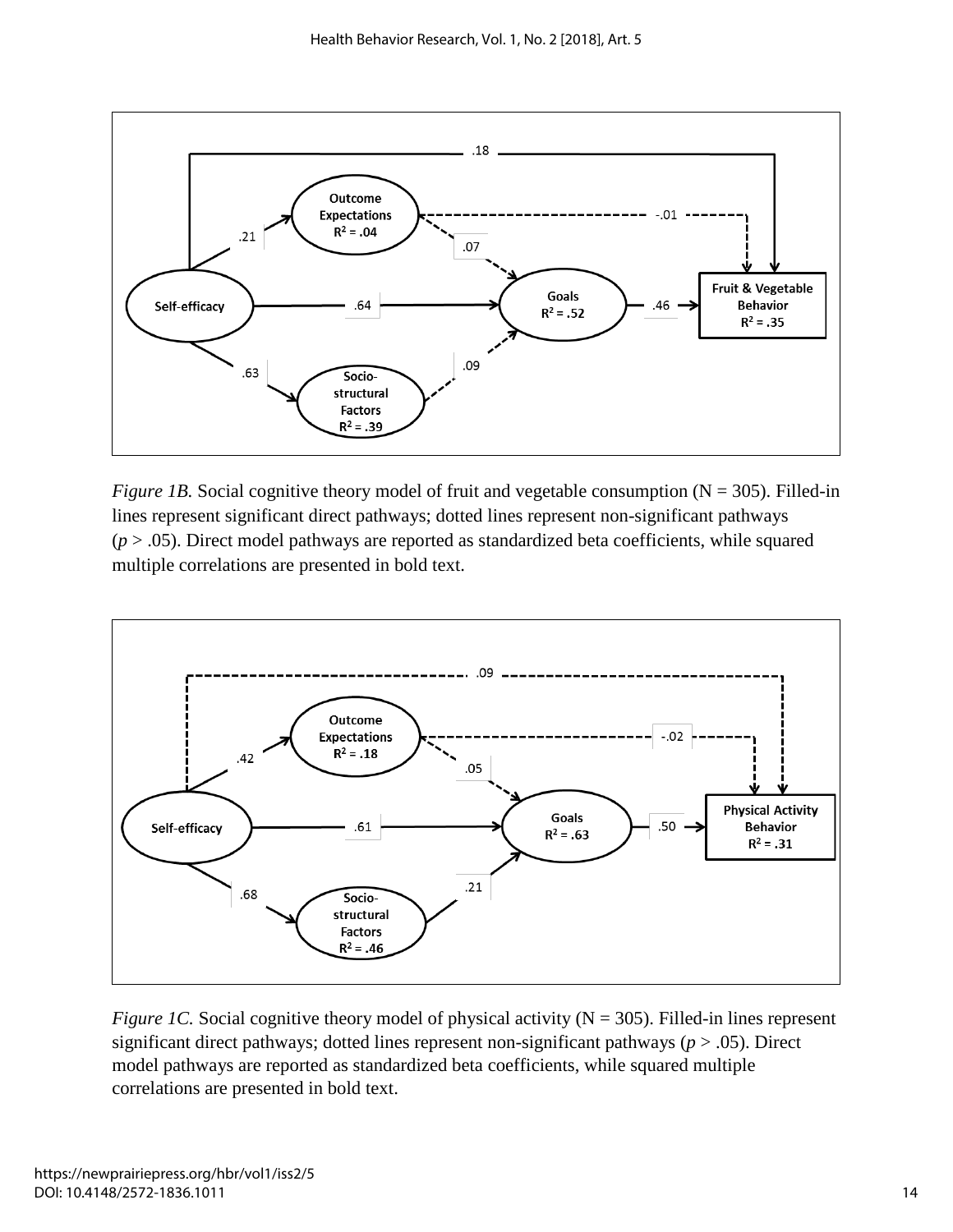

*Figure 1D.* Social cognitive theory model of sleep behavior  $(N = 303)$ . Filled-in lines represent significant direct pathways; dotted lines represent non-significant pathways (*p* > .05). Direct model pathways are reported as standardized beta coefficients, while squared multiple correlations are presented in bold text.

41% of the variance in the behavior (Guillaumie, Godin, & Vézina-Im, 2010), which was close to the current study findings. In a meta-analytic review, Young and colleagues (2014) concluded SCT generally accounted for 31% of the variance in physical activity, which is in line with the results of this investigation. To the best of the authors' knowledge, no studies have examined the efficacy of SCT for sleep behavior in men, though other studies have used the theory of planned behavior and the health belief model (Knowlden & Sharma, 2014; Knowlden et al., 2012). Specifically, the theory of planned behavior accounted for 34.5% of the total variance in sleep behavior, while the health belief model predicted 34% of the variance.

In support of hypotheses 2a and 2b, self-efficacy directly influenced fruit and vegetable consumption and sleep behavior; however, upon applying the beta coefficient threshold of .20 (Ferguson, 2009), the direct effects were not practically significant for fruit and vegetable consumption and only minimally met the *a priori* standard for sleep behavior. However, when combined, the direct and indirect effects of self-efficacy produced a moderate total effect for fruit and vegetable consumption ( $β_{total} = .500$ ) and sleep behavior ( $β_{total} = .406$ ) (see Table 3). The direct effect between self-efficacy and moderate physical activity was not significant; however, when combined with its indirect effect, its total effect was moderately significant ( $\beta_{\text{total}} = .466$ ). In terms of sleep behavior, to the best of the authors' knowledge no current SCT model exists exploring sleep behavior in men from a social cognitive perspective; however, a study operationalizing the health belief model found self-efficacy ( $\beta_{total} = .388$ ) was a significant correlate of sleep behavior (Knowlden & Sharma, 2014). Another study by Knowlden and colleagues (2012) found perceived behavioral control was associated with sleep behavior (β<sub>total</sub> = .472). Perceived behavioral control shares some attributes with self-efficacy, which may lend support to this study's hypotheses (Lippke & Ziegelmann, 2008). From an SCT perspective, the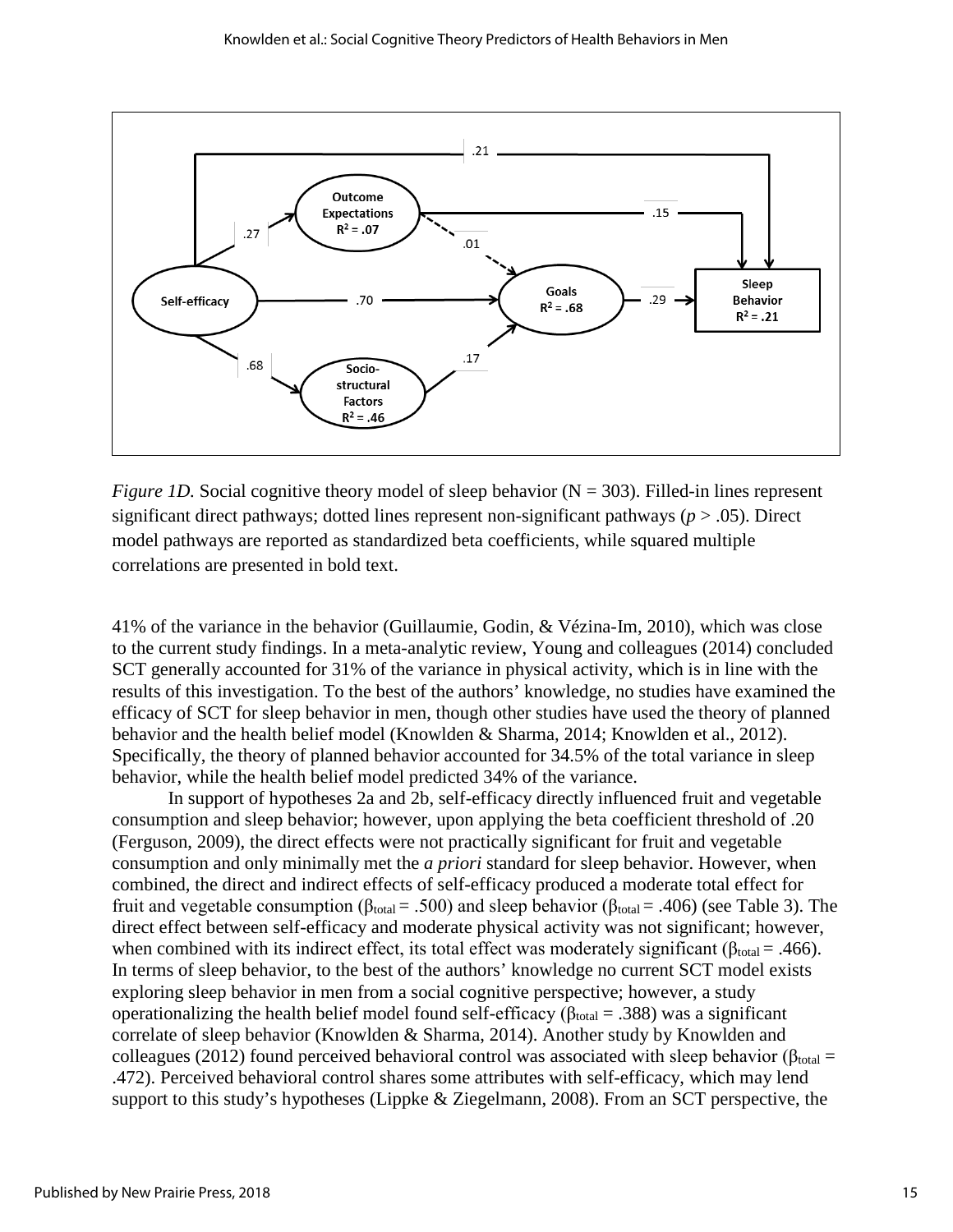overall evidence for self-efficacy's indirect effects on other constructs in the model is mixed. Some studies have found a significant indirect effect on moderate physical activity and fruit and vegetable consumption (Ferguson, 2009; Knowlden & Sharma, 2014; Lippke & Ziegelmann, 2008), while others have not (Anderson-Bill, Winett, & Wojcik, 2011). Most studies testing SCT have used multiple regression analysis, which cannot parse out indirect effects. Therefore, the current study builds on the body of literature that self-efficacy's indirect effects must be evaluated to accurately assess SCT's utility. Based on the current investigation, self-efficacy is an important theoretical construct for changing fruit and vegetable consumption, moderate physical activity, and sleep behavior in overweight and obese men. This study provides evidence that increasing self-efficacy can indirectly influence positive expectations, bolster social support, and augment goals, to improve these behaviors.

Hypotheses 3a and 3b were generally not supported. Outcome expectations neither directly nor indirectly affected fruit and vegetable consumption or moderate physical activity. These findings are in line with recent studies in which outcome expectations made no independent contribution to fruit and vegetable consumption (Anderson-Bill et al., 2011) or physical activity (Young, Plotnikoff, Collins, Callister, & Morgan, 2016). The outcome expectations scales used in this study were applied to capture general measures of fruit and vegetable consumption and moderate physical activity as opposed to measuring all three types of outcome expectations—namely, physical, social, and self-evaluative (Bandura, 2004, 1989). Therefore, measurement error is a potential explanation for the failure of an identifiable direct pathway. Interestingly, outcome expectations were associated with sleep behavior in the sample, but not via the goals construct. While there is no SCT sleep model to compare the current findings against, previous studies (Knowlden et al., 2012; Knowlden & Sharma, 2014) examining sleep behavior from a health belief model and theory of planned behavior perspective found perceived severity ( $β_{total} = .218$ ) and attitude toward the behavior ( $β_{total} = .231$ ) were significant correlates of sleep behavior. Perceived barriers and attitude toward the behavior are in a similar cognitive domain as outcome expectations and can provide support for the significant paths identified in the current model (Bandura, 2004). It should be noted, however, that Bandura has postulated only SCT operationalizes all three dimensions of outcome expectations, while he proposed the health belief model and theory of planned behavior capture at most only two dimensions of this construct, which may partially explain the construct's inability to elicit an indirect effect (see checklist in: Bandura, 2004).

Regarding hypotheses 4a and 4b, the current study found significant direct and indirect effects of socio-structural factors for moderate physical activity and sleep behavior, but not for fruit and vegetable consumption. In contrast to the current study, Anderson-Bill et al. (2011) identified a significant indirect effect between socio-structural factors and fruit and vegetable behavior. In tandem with Young et al. (2016), the present SCT moderate physical activity model identified a direct effect between socio-structural factors and goals; however, the effect was minimal. Regarding sleep behavior, an application of the theory of planned behavior to sleep identified a connection between subjective norms and behavioral intention for adequate sleep  $(\beta_{\text{total}} = .179)$  (Knowlden et al., 2012), a conceptually similar psychological association to the constructs of socio-structural factors and goals. In conjunction with the current study, in the theory of planned behavior model, subjective norms' influence was small. Findings for the role of socio-structural factors in the SCT framework are mixed, with some researchers suggesting socio-structural factors may operate on behavior through self-efficacy, in which case sociostructural factors may be misplaced in the hypothesized SCT health behavior model framework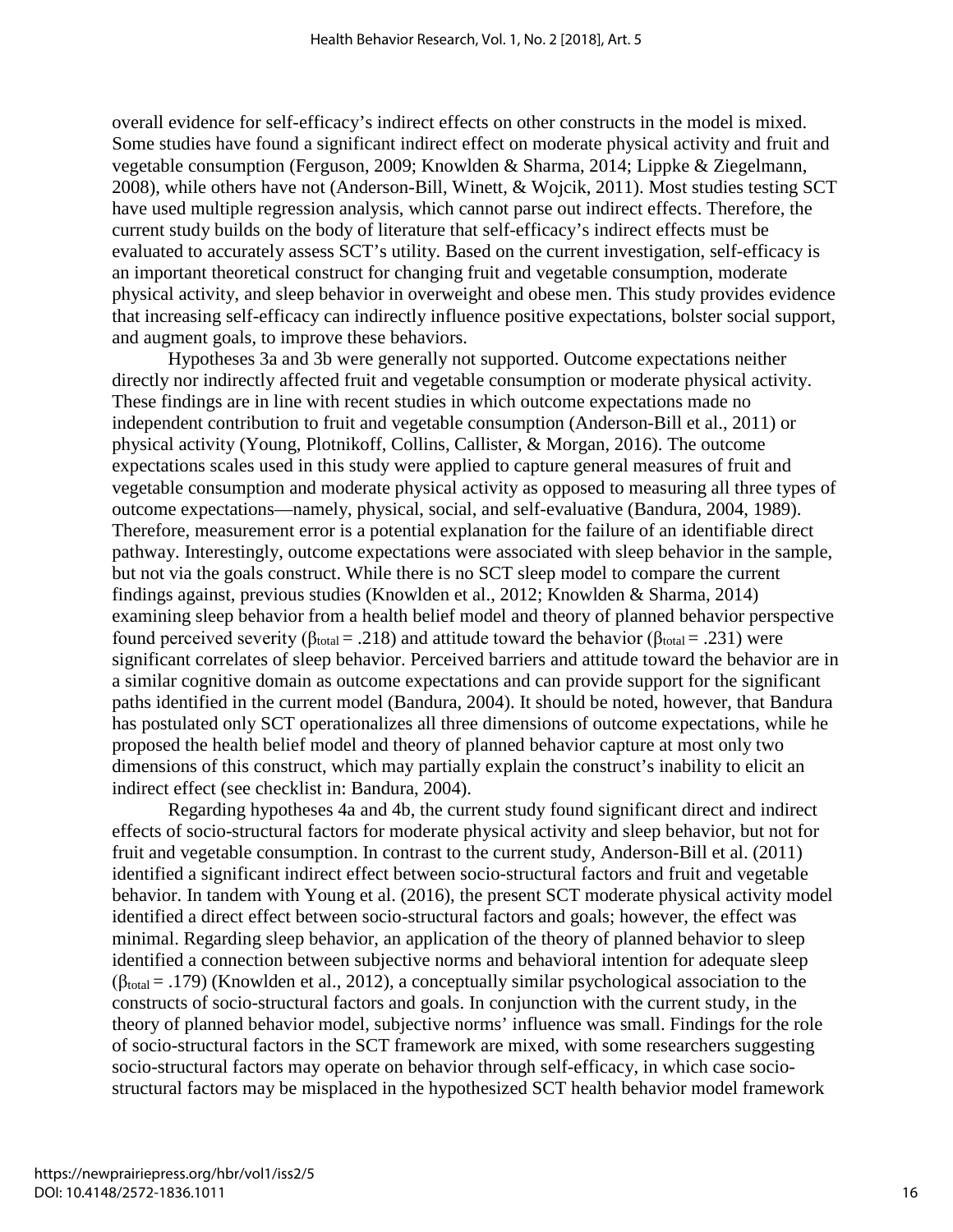(Anderson-Bill et al., 2011). Practically, socio-structural factors, such as spousal support of obesity prevention behaviors, should influence goals for actualizing these behaviors and thus additional objective measures of socio-structural support such as built environment attributes should be incorporated into future modeling efforts. In terms of the fifth hypothesis set, the goals construct was associated with all three health behaviors. This finding is consistent with previous behavior-goal modeling research examining fruit and vegetable consumption and moderate physical activity (Young et al., 2016). In terms of the sleep behavior model, previous research identified a relationship between behavioral intention and sleep ( $\beta_{total} = .190$ ) (Knowlden et al., 2012). Conceptually, intentions are equivalent to proximal goals, lending support for the current SCT sleep behavior model (Bandura, 2004).

#### **Limitations**

Strengths of the current study include explicit operationalization of the full SCT framework in the three health domains including nutrition, moderate physical activity, and sleep in overweight and obese men. To the best of the authors' knowledge, this is the first attempt to examine sleep behavior in men using SCT. Furthermore, this study applied structural equation modeling to gauge the direct and indirect influences of the SCT constructs on the behaviors under investigation. Nevertheless, there are limitations that should be considered when interpreting the findings of this investigation. In the current model, four correlates of SCT were operationalized; however, we did not fully operationalize all constructs of SCT as suggested by Bandura, which should be considered a major limitation of this study. Important constructs of SCT, such as knowledge, observational learning, and self-regulation, were not modeled in the current study. Future studies should measure and model all constructs from SCT to accurately evaluate the theory's validity.

Furthermore, though we only modeled moderate physical activity in the current study, weight loss and regain protective effects can also be achieved through vigorous physical activity. We limited our study to moderate physical activity based on American College of Sports Medicine strategies for weight loss and prevention of weight regain in adults (Donnelly et al., 2009); however, it is possible that by excluding explicit measurement of vigorously-intense physical activity, our modeling approach may have eliminated those participants that would have otherwise met physical activity parameters if vigorously-intense physical activity data were collected.

All behavioral measures were assessed via self-report and therefore are susceptible to social desirability and recall bias. However, as detailed in this study, reliability and validity were tested for models and found satisfactory. Future efforts should be made to collect objective measurements (e.g., accelerometry) of these behaviors. As this study applied a cross-sectional design, causal connections between the constructs and behaviors cannot be claimed. Nevertheless, cross-sectional models are a precursor to testing longitudinal interventions and are therefore an important part of the research process. Additionally, a non-probability sampling approach was used to recruit participants, limiting the ability to generalize this study's findings. However, no major violations of statistical assumptions were found, which suggests the study results are relatively robust.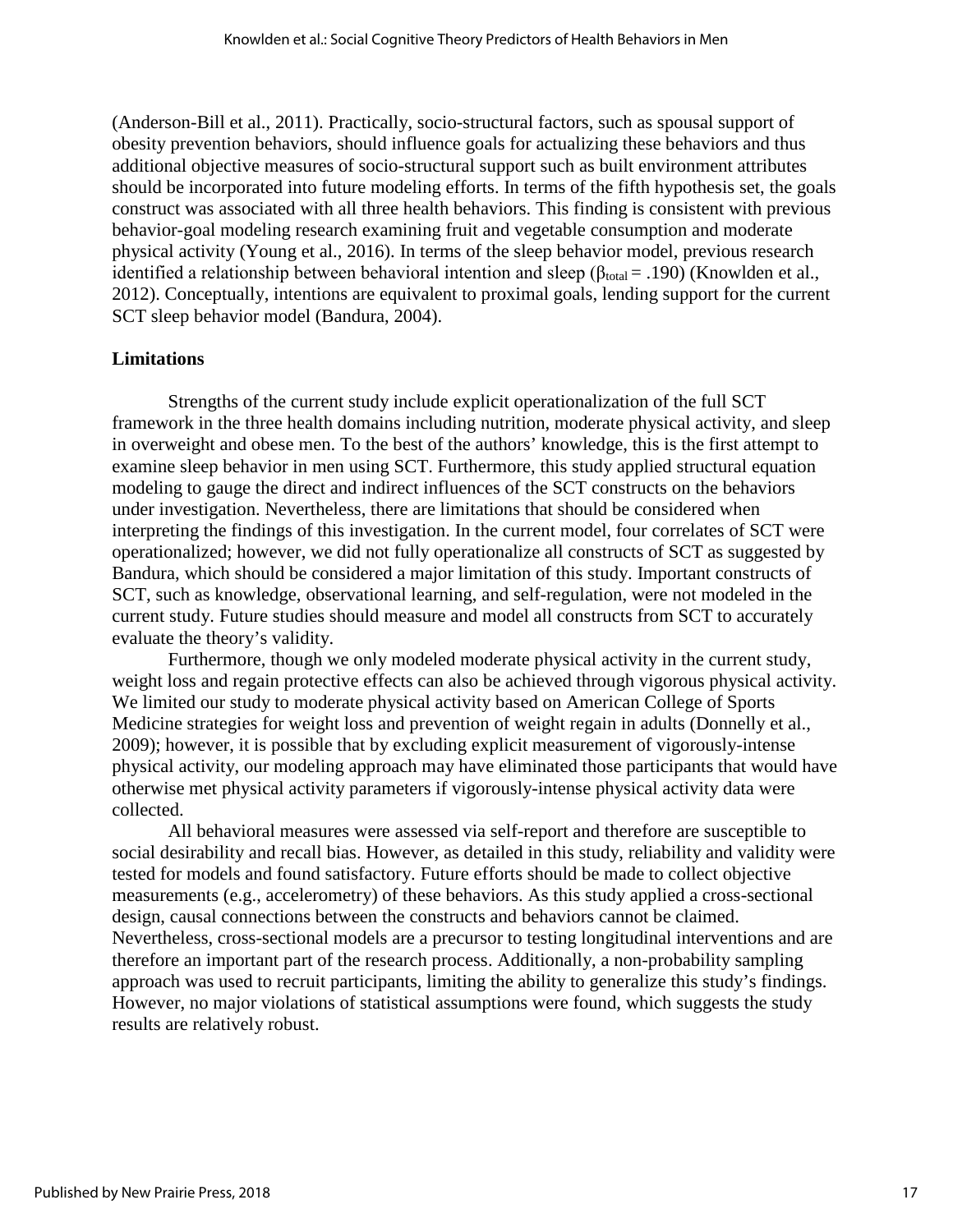### **Conclusion**

Obesity remains a pressing public health issue. Behavior theory, such as the SCT, offers guidance on some of the cognitive factors (e.g., goals, self-efficacy) that relate to health behaviors. Our study examines associations among the cognitions outlined in the SCT and prevention behaviors (e.g., nutrition, physical activity, and sleep) among men at risk for obesity or who already have received treatment for the condition. In so doing, we identify constructs that might be explored as potential targets for future health campaigns or behavioral interventions to improve health among these populations.

#### **Acknowledgements**

We would like to acknowledge the University of Alabama, Crenshaw Endowed Research Fellowship committee for supporting this research. Portions of this paper were presented at the 2016 American Public Health Association Annual Meeting and the 2017 Society for Public Health Education Annual Meeting. The authors have no conflicts of interest to report, financial or otherwise.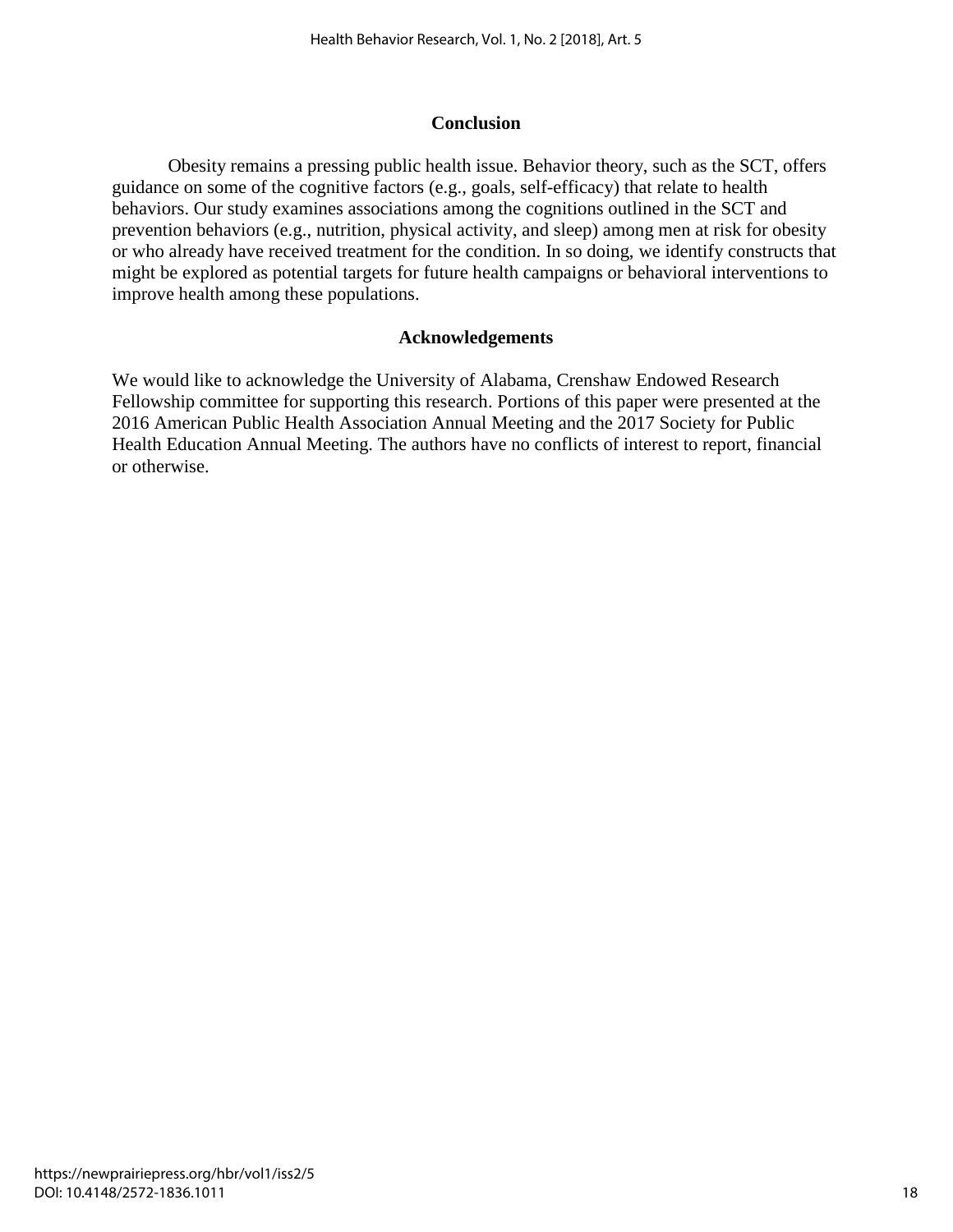#### **References**

- Anderson-Bill, E. S., Winett, R. A., & Wojcik, J. R. (2011). Social cognitive determinants of nutrition and physical activity among web-health users enrolling in an online intervention: The influence of social support, self-efficacy, outcome expectations, and self-regulation. *The Journal of Medical Internet Research, 13*(1), e28. <https://doi.org/10.2196/jmir.1551>
- Bandura, A. (1986). *Social foundations of thought and action: A social cognitive theory.* Englewood Cliffs, NJ: Prentice-Hall, Inc.
- Bandura A. (1989). Social cognitive theory. In R. Vasta (Ed.), *Annals of child development* (Vol. 6, pp. 1-60)*.* Greenwich, CT: JAI Press.
- Bandura, A. (2004). Health promotion by social cognitive means. *Health Education & Behavior, 31*(2), 143-164.<https://doi.org/10.1177/1090198104263660>
- Cappuccio, F. P., Taggart, F. M., Kandala, N-B, Currie, A., Peile, E., . . . Miller, M. A. (2008). Meta-analysis of short sleep duration and obesity in children and adults. *Sleep, 31*(5), 619-626.<https://doi.org/10.1093/sleep/31.5.619>
- *Dietary Guidelines Advisory Committee*. (2015). Scientific report of the 2015 dietary guidelines advisory committee. Washington (DC): USDA and US Department of Health and Human Services.
- Donnelly, J. E., Blair, S. N., Jakicic, J. M., Manore, M. M., Rankin, J. W., & Smith, B. K. (2009). Appropriate physical activity intervention strategies for weight loss and prevention of weight regain for adults. *Medicine & Science in Sports & Exercise, 41*(2), 459-471.<https://doi.org/10.1249/MSS.0b013e3181949333>
- Duncan, M., Vandelanotte, C., Kolt, G. S., Rosenkranz, R. R., Caperchione, C. M., . . . Mummery, W. K. (2014). Effectiveness of a web-and mobile phone-based intervention to promote physical activity and healthy eating in middle-aged males: Randomized controlled trial of the ManUp study. *Journal of Medical Internet Research, 16*(6), e136. <https://doi.org/10.2196/jmir.3107>
- Ekelund, U., Ward, H. A., Norat, T., Luan, J., May, A. M., Weiderpass, E., . . . Riboli, E. (2015). Physical activity and all-cause mortality across levels of overall and abdominal adiposity in European men and women: The European Prospective Investigation into Cancer and Nutrition Study (EPIC). *American Journal of Clinical Nutrition, 101*(3), 613- 621.
- Ferguson, C. J. (2009). An effect size primer: A guide for clinicians and researchers. *Professional Psychology: Research and Practice, 40*(5), 532. <https://doi.org/10.1037/a0015808>
- Flegal, K. M., Kruszon-Moran, D., Carroll, M. D., Fryar, C. D., & Ogden, C. L. (2016). Trends in obesity among adults in the United States, 2005 to 2014. *JAMA, 315*(21), 2284-2291. <https://doi.org/10.1001/jama.2016.6458>
- Gangwisch, J. E., Malaspina, D., Boden-Albala, B., Heymsfield, S. B. (2005). Inadequate sleep as a risk factor for obesity: Analyses of the NHANES I. *Sleep, 28*(10), 1289-1296. <https://doi.org/10.1093/sleep/28.10.1289>
- Girardin, J., Williams, N. J., Sarpong, D., Pandey, A., Youngstedt, S., . . . Ogedegbe, G. (2014). Associations between inadequate sleep and obesity in the US adult population: Analysis of the national health interview survey (1977–2009). *BMC Public Health, 14*(1), 290. <https://doi.org/10.1186/1471-2458-14-290>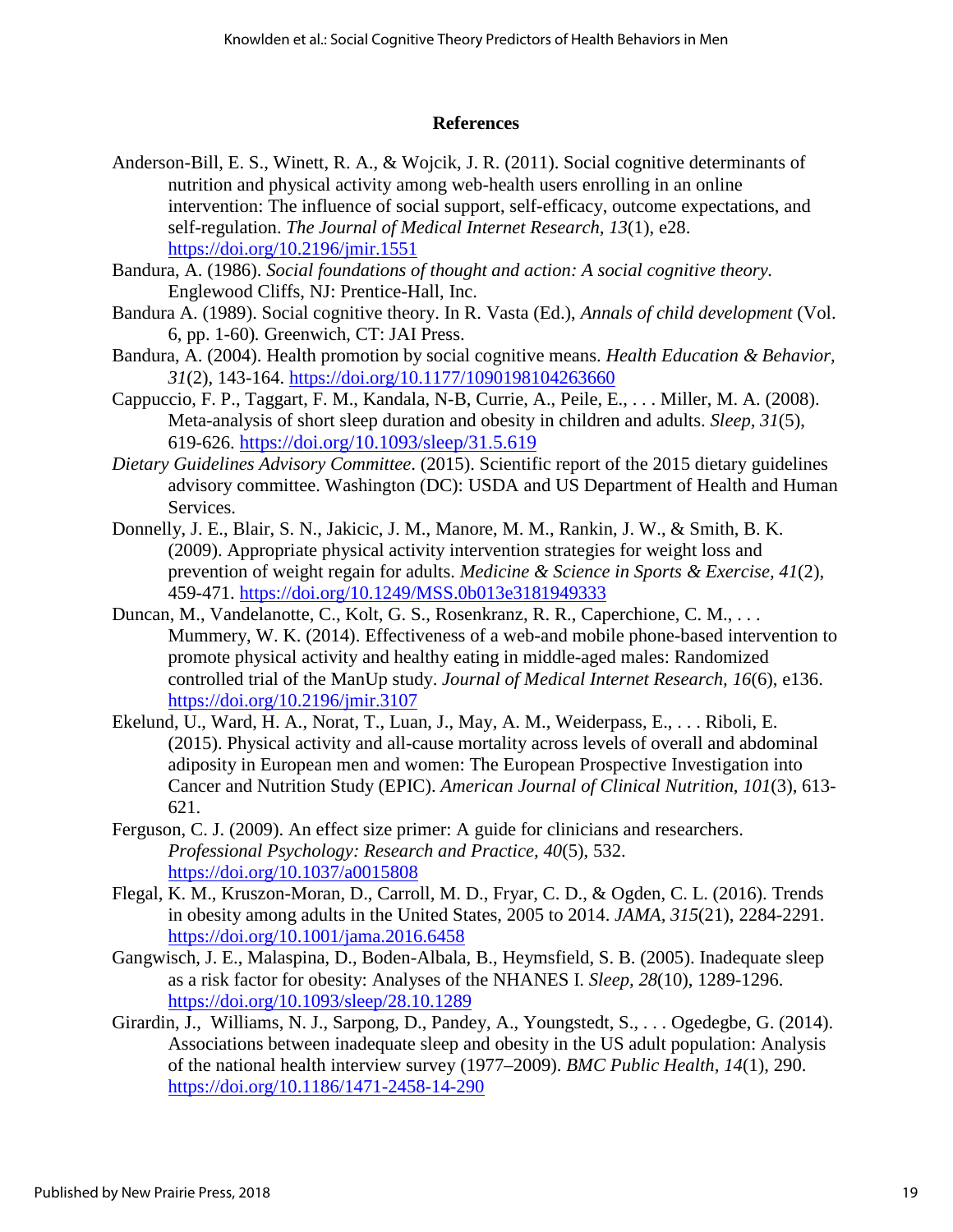- Griffith, D.M., Allen, J.O., Johnson-Lawrence, V., & Langford, A. (2014). Men on the Move: A pilot program to increase physical activity among African American men. *Health Education & Behavior, 41*(2), 164-172.<https://doi.org/10.1177/1090198113496788>
- Guh, D.P., Zhang, W., Bansback, N., Amarsi, Z., Birmingham, C. L., & Anis, A. H. (2009). The incidence of co-morbidities related to obesity and overweight: A systematic review and meta-analysis. *BMC Public Health, 9*(1), 88.<https://doi.org/10.1186/1471-2458-9-88>
- Guillaumie, L., Godin, G., Vézina-Im, L-A, (2010). Psychosocial determinants of fruit and vegetable intake in adult population: A systematic review. *International Journal of Behavioral Nutrition and Physical Activity, 7*(1), 12. [https://doi.org/10.1186/1479-5868-](https://doi.org/10.1186/1479-5868-7-12) [7-12](https://doi.org/10.1186/1479-5868-7-12)
- Imes, C. C., & Burke, L. E. (2014). The obesity epidemic: The USA as a cautionary tale for the rest of the world. *Current Epidemiology Reports, 1*(2), 82-88. <https://doi.org/10.1007/s40471-014-0012-6>
- Knowlden, A. P., & Sharma, M. (2014). Health belief structural equation model predicting sleep behavior of employed college students. *Family & Community Health, 37*(4), 271-278. <https://doi.org/10.1097/FCH.0000000000000043>
- Knowlden, A. P., & Sharma, M. (2015). Social cognitive maternal-mediated nutritional correlates of childhood obesity. *International Quarterly of Community Health Education, 35*(2), 177-191.<https://doi.org/10.1177/0272684X15569678>
- Knowlden, A. P., Sharma, M., Bernard, A. L. (2012). A theory of planned behavior research model for predicting the sleep intentions and behaviors of undergraduate college students. *The Journal of Primary Prevention, 33*(1), 19-31. [https://doi.org/10.1007/s10935-012-](https://doi.org/10.1007/s10935-012-0263-2) [0263-2](https://doi.org/10.1007/s10935-012-0263-2)
- Knowlden, A. P., Sharma, M., Cottrell, R.R., Wilson, B. R. A., & Johnson, M.L. (2015). Impact evaluation of Enabling Mothers to Prevent Pediatric Obesity through Web-based Education and Reciprocal Determinism (EMPOWER) randomized control trial. *Health Education & Behavior, 42*(2), 171-184.<https://doi.org/10.1177/1090198114547816>
- Lippke, S., & Ziegelmann, J. (2008). Theory-based health behavior change: Developing, testing, and applying theories for evidence-based interventions. *Applied Psychology: An International Review* [serial online]*, 57*(4), 698-716. Available from: Business Source Complete, Ipswich, MA. <https://doi.org/10.1111/j.1464-0597.2008.00339.x>
- Maruyama, C., Kimura, M., Okumura, H., Hayashi, K., & Arao, T. (2010). Effect of a worksitebased intervention program on metabolic parameters in middle-aged male white-collar workers: A randomized controlled trial. *Preventive Medicine, 51*(1), 11-17. <https://doi.org/10.1016/j.ypmed.2010.04.008>
- Morgan, P. J., Callister, R., Collins, C. E., Plotnikoff, R. C., Young, M. D., . . . Saunders, K. L. (2013). The SHED-IT community trial: A randomized controlled trial of internet-and paper-based weight loss programs tailored for overweight and obese men. *Annals of Behavioral Medicine, 45*(2), 139-152.<https://doi.org/10.1007/s12160-012-9424-z>
- Morgan, P. J, Collins, C.E., Plotnikoff, R.C., Cook, A. T., Berthon, B., . . . Callister, R. (2011). Efficacy of a workplace-based weight loss program for overweight male shift workers: The Workplace POWER (Preventing Obesity Without Eating like a Rabbit) randomized controlled trial. *Preventive Medicine, 52*(5), 317-325. <https://doi.org/10.1016/j.ypmed.2011.01.031>